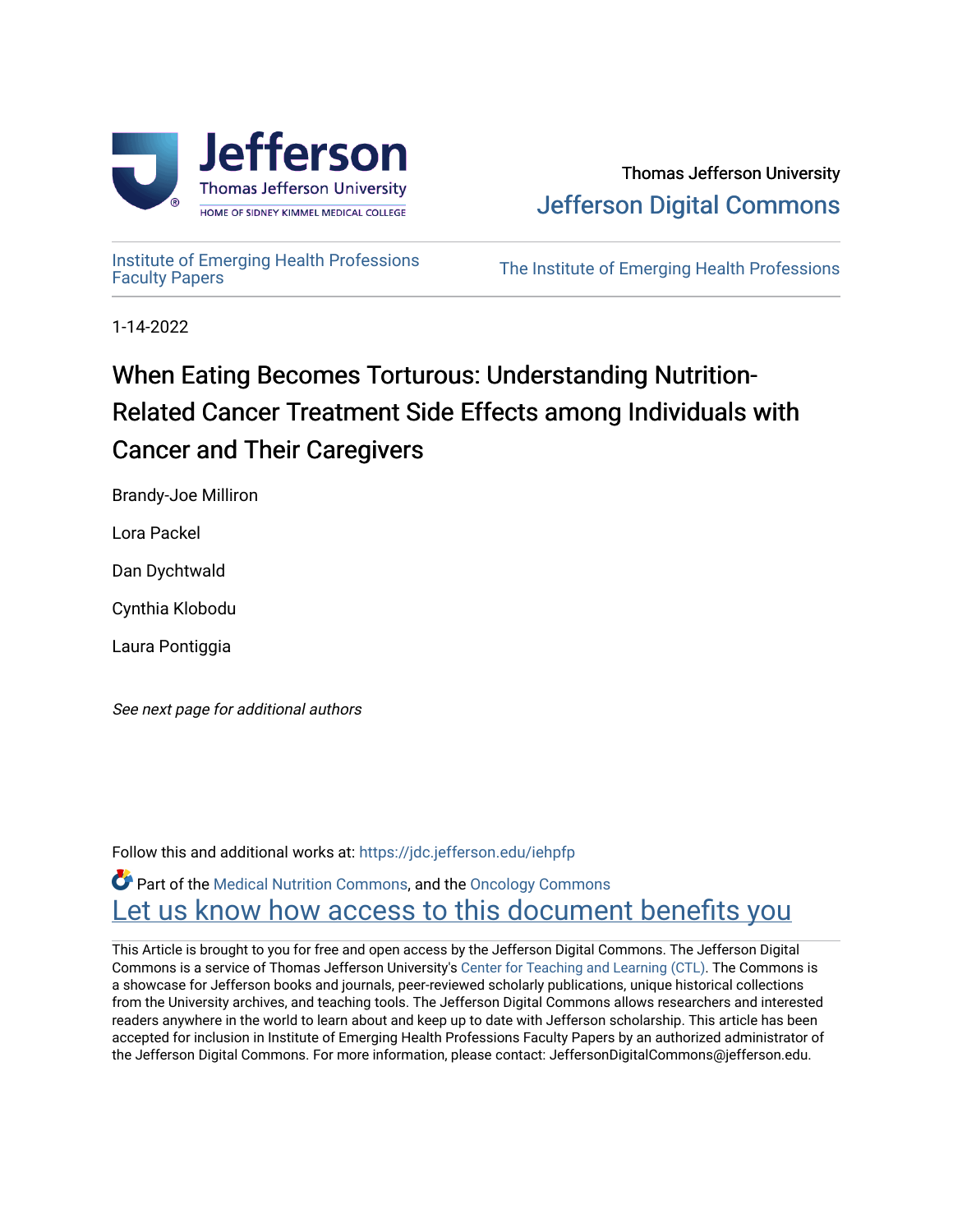# Authors

Brandy-Joe Milliron, Lora Packel, Dan Dychtwald, Cynthia Klobodu, Laura Pontiggia, Ochi Ogbogu, Byron Barksdale, and Jonathan Deutsch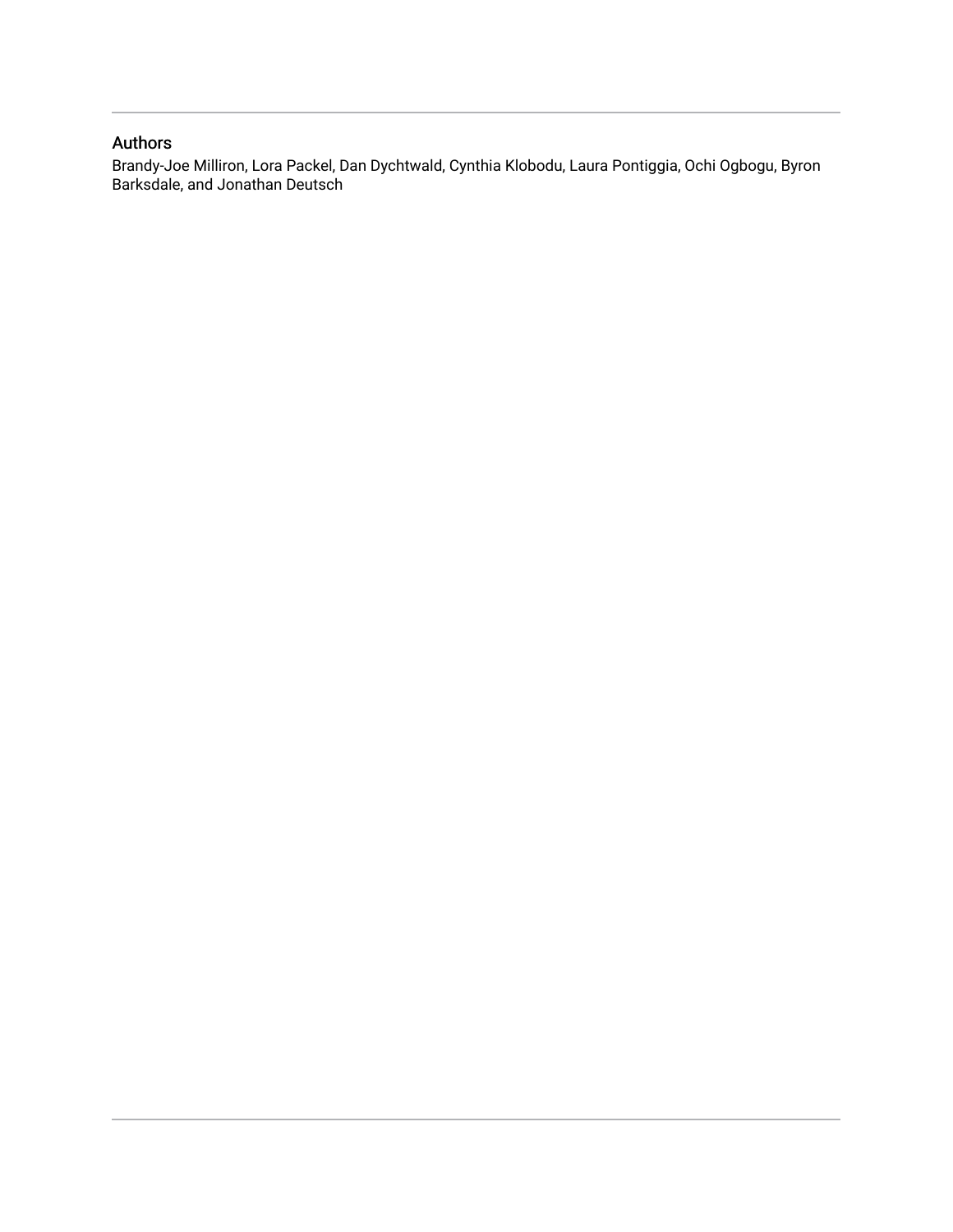



# *Article* **When Eating Becomes Torturous: Understanding Nutrition-Related Cancer Treatment Side Effects among Individuals with Cancer and Their Caregivers**

**Brandy-Joe Milliron 1,2,\*, Lora Packel <sup>3</sup> , Dan Dychtwald <sup>1</sup> , Cynthia Klobodu <sup>1</sup> [,](https://orcid.org/0000-0002-5753-3137) Laura Pontiggia <sup>4</sup> , Ochi Ogbogu <sup>5</sup> , Byron Barksdale <sup>5</sup> and Jonathan Deutsch <sup>2</sup>**

- <sup>1</sup> Department of Nutrition Sciences, College of Nursing and Health Professions, Drexel University, 1601 Cherry Street, Philadelphia, PA 19102, USA; ddychtwald@ifh.rutgers.edu (D.D.); cnk48@drexel.edu (C.K.)
- <sup>2</sup> Department of Food and Hospitality Management, College of Nursing and Health Professions, Drexel University, 3141 Chestnut Street, Philadelphia, PA 19104, USA; st96d633@drexel.edu
- <sup>3</sup> Department of Physical Therapy, University of the Sciences, 600 S. 43rd Street, Philadelphia, PA 19104, USA; l.packel@usciences.edu
- 4 Institute of Emerging Health Professions, Thomas Jefferson University, 901 Walnut Street, Philadelphia, PA 19107, USA; laura.pontiggia@jefferson.edu
- <sup>5</sup> AstraZeneca Hope Lodge of the American Cancer Society, 110 W Laurel Ave., Cheltenham, PA 19012, USA; ochi.ogbogu@cancer.org (O.O.); byron.barksdale@cancer.org (B.B.)
- **\*** Correspondence: bm645@drexel.edu

**Abstract:** Individuals living with cancer often experience multiple nutrition-related side effects from cancer treatment, including changes in taste and smell, nausea, diarrhea, loss of appetite, and pain during eating. These side effects can profoundly impact nutritional status and quality of life. The purpose of this study was to explore experiences with nutrition-related cancer treatment side effects among cancer patients and their family caregivers, the way they manage such side effects, and the resulting changes in food preferences and behaviors. Structured surveys and in-depth interviews were conducted. Interviews focused on the presence and management of treatment side effects, how those changes influenced food preferences, and the extent to which they interfered with quality of life. Most patients (72%) reported treatment side effects; 61% reported that these side effects impacted their eating and drinking. Common side effects included fatigue (58%), dry mouth (30%), nausea (24%), constipation (20%) and diarrhea (20%). Six overarching qualitative themes were identified: Spiral of side effects; Pain of eating; Burden of eating; Loss of taste/change in taste; Symptom management; and Solutions. The authors conclude with implications for food and nutrition practice—moving beyond traditional recommendations of what to eat or avoid—to consider the overall patient and caregiver experience.

**Keywords:** side effects; nutrition; survivorship; eating-related distress; food; caregiver

## **1. Introduction**

Cancer treatments, especially chemotherapy, can cause sudden and dramatic changes in taste and smell, nausea and vomiting, diarrhea, loss of appetite, sores in the mouth and throat, trouble swallowing, dry mouth, and fatigue [\[1\]](#page-19-0). The likelihood that a person with cancer will experience at least one treatment-induced side effect is high. In a large survey of patients undergoing chemotherapy or radiotherapy for cancer in the United States (US), 88% of the respondents reported at least one side effect [\[2\]](#page-19-1). In another US study, over 67% of patients undergoing treatment reported at least one taste or smell alteration, and approximately 40% of patients reported a decreased appetite since beginning treatment [\[3\]](#page-19-2). The likelihood of experiencing a cluster of side effects is also high. Among the 86% of patient participants in an Australian prospective cohort study who reported at least one



**Citation:** Milliron, B.-J.; Packel, L.; Dychtwald, D.; Klobodu, C.; Pontiggia, L.; Ogbogu, O.; Barksdale, B.; Deutsch, J. When Eating Becomes Torturous: Understanding Nutrition-Related Cancer Treatment Side Effects among Individuals with Cancer and Their Caregivers. *Nutrients* **2022**, *14*, 356. [https://](https://doi.org/10.3390/nu14020356) [doi.org/10.3390/nu14020356](https://doi.org/10.3390/nu14020356)

Academic Editor: Sara Gandini

Received: 27 December 2021 Accepted: 12 January 2022 Published: 14 January 2022

**Publisher's Note:** MDPI stays neutral with regard to jurisdictional claims in published maps and institutional affiliations.



**Copyright:** © 2022 by the authors. Licensee MDPI, Basel, Switzerland. This article is an open access article distributed under the terms and conditions of the Creative Commons Attribution (CC BY) license [\(https://](https://creativecommons.org/licenses/by/4.0/) [creativecommons.org/licenses/by/](https://creativecommons.org/licenses/by/4.0/)  $4.0/$ ).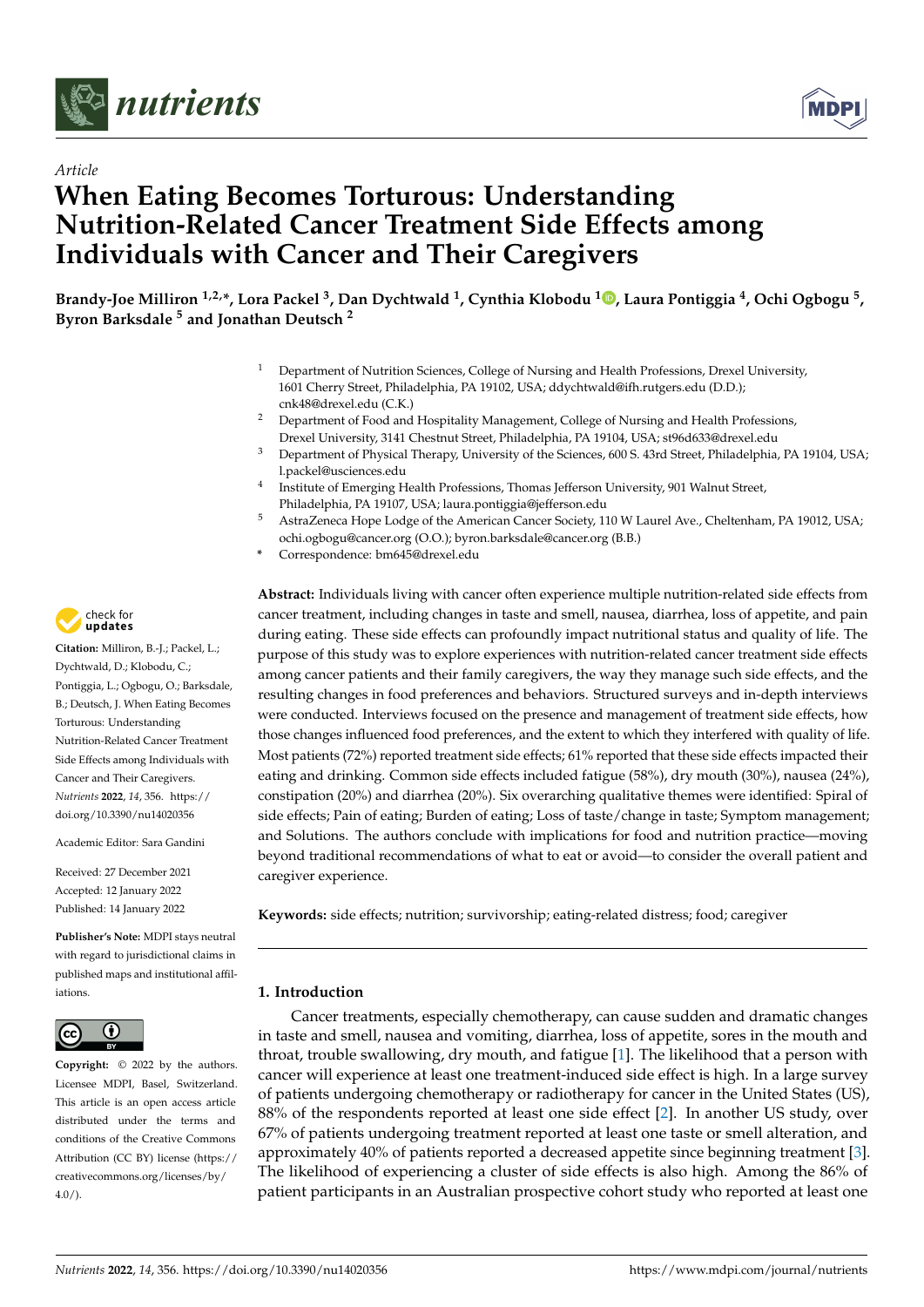side effect, 67% experienced six or more side effects with over one-third reporting a grade IV side effect (indicative of life-threatening consequences and where urgent intervention is recommended) [\[4](#page-19-3)[,5\]](#page-19-4).

The role that caregivers play in helping to mitigate the nutrition and dietary side effects of cancer treatment is critically important, yet often overlooked. Moreover, the impact on the dietary intake and health of a person taking care of someone with nutritional side effects is understudied. Defined as individuals who care for relatives or friends diagnosed with cancer as a primary diagnosis, cancer caregivers are instrumental in providing vital care. In addition to emotional, informational, and functional support, caregivers often provide skilled care, including activities that range from dressing wounds, cleaning ports, and managing treatment side effects. The roles and responsibilities of a cancer caregiver begin at diagnosis, and vary with type, stage and severity of cancer, and can last for months or several years until recovery or loss of life of the person being cared for.

While research has documented the frequency and severity of the side effects experienced by patients related to cancer treatment, we know little about dyadic interactions when trying to manage (and cope with) treatment side effects. Therefore, the purpose of this study was to explore patients' and caregivers' experiences with cancer treatment side effects, including the way they manage those side effects and the resulting changes in food preferences and behaviors. These insights of the lived experiences of families navigating cancer treatment provide additional guidance on how to tailor supportive care interventions to mitigate treatment side effects and improve eating-related distress for both patients and their families. This study is a component of a broader program of research to guide the development of tailored nutrition and physical activity programming to improve cancer survivorship and caregiver health.

#### **2. Materials and Methods**

#### *2.1. Study Design*

This multiple methods study employed a quantitative structured survey and semistructured qualitative in-depth interviews using an inductive thematic approach. The investigation was nested within a larger, convergent mixed methods study that aimed to inform the development of tailored nutrition and physical activity programming to improve cancer survivorship and caregiver health.

#### *2.2. Participants*

Individuals living with cancer who were undergoing cancer treatment (patients) and their caregivers were recruited through a partnership with The American Cancer Society's AstraZeneca Hope Lodge (Hope Lodge) in Cheltenham, PA, which provides housing for individuals receiving outpatient cancer treatment more than 40 miles away from their homes. All guests must be accompanied by an adult caregiver during their stay. Patients at Hope Lodge who were undergoing active treatment, and their caregivers, were recruited through flyers, word of mouth, and announcements at community dinners. Participants received a maximum of \$50 for their participation in study activities. Patients were eligible to participate if they were 18 years of age or older, going through active cancer treatment, and had the ability to read and speak English. Caregivers were eligible if they were 18 years of age or older, the caregiver of someone going through active cancer treatment, and had the ability to read and speak English. This study was approved by the Institutional Review Boards at Drexel University and University of the Sciences; and written consent was obtained from all individuals prior to participation. Data were collected between June 2017 and September 2019.

#### *2.3. Quantitative Data Collection and Analysis*

A structured survey was used to obtain the participant's demographic and personal characteristics, including cancer and caregiving characteristics. For patients, seven questions were asked about treatment side effects and their resulting food preferences and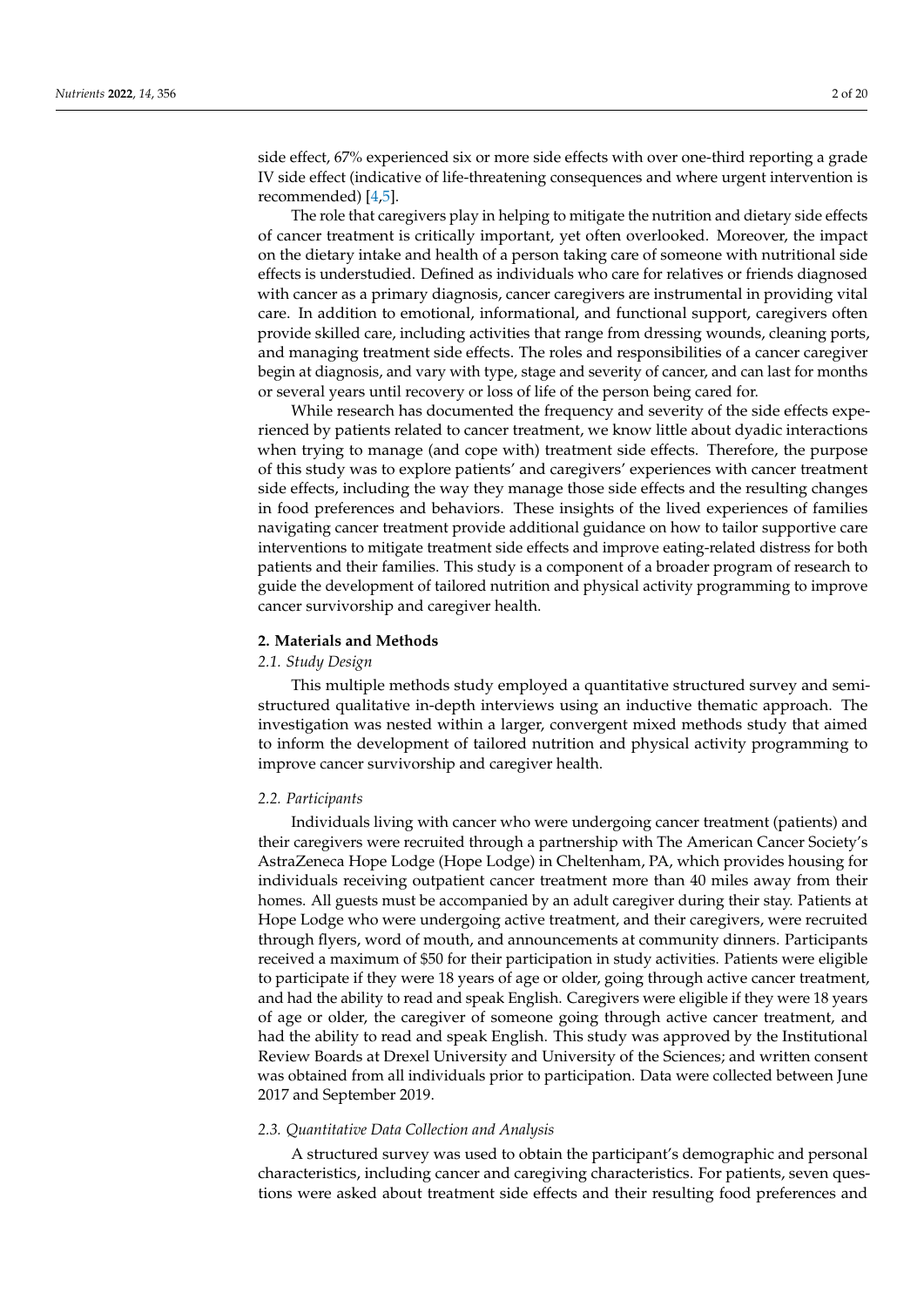aversions, which were adapted from a previously developed self-report questionnaire [\[6\]](#page-19-5). Specifically, these questions addressed the occurrence of side effects; whether side effects disturbed eating and drinking; ability to cook; dietary behaviors; food aversions; food attributes that stimulate appetite; and food preferences. These questions were closed-ended, offered options to provide alternative answers, and participants could choose more than one answer when applicable.

Descriptive characteristics from demographics and the prevalence and severity of nutrition-related treatment side effects in patients were summarized using means and standard deviations for quantitative variables and frequencies and percentages for categorical variables. Quantitative statistical analyses were performed using SAS v. 9.4 (SAS Institute, Inc., Cary, NC, USA).

#### *2.4. Qualitative Data Collection and Analysis*

In-depth interviews were conducted with patients and caregivers separately. All interviews were semi-structured, and open-ended questions were followed by probes and transitions. In-depth interviews focused on the presence and management of nutritionrelated treatment side effects, such as altered taste and flavor, and how those changes influenced food preferences and the extent to which they interfered with participant quality of life. Interviews with caregivers also asked about caregivers' own nutrition goals and how the cancer experience (such as treatment side effects) impacted their diet. Separate interview guides were created for patients and caregivers. Interviews lasted approximately 30–45 min and were conducted in a private room.

Interviews were audio recorded and transcribed verbatim. Transcripts were first read multiple times by five study team members. Transcripts were analyzed using an inductive thematic analysis approach. Following the method outlined by Ely et al. (1997), data representing each code were printed and three coders manually manipulated the data into piles, over multiple rounds, to tell a collective story representing the lived experience of the patients. These collections of data were then reviewed by the other researchers in the study to assess if they rang true to the overall impression of the setting and the experiences of the participants. To ensure respect for each participant, the words of the participants are presented without or with or minimal editing to allow the reader to understand the participant experience and assess for themselves whether the themes from the analysis ring true to the words of the participants.

#### **3. Results**

# *3.1. Sample Characteristics*

One hundred and two participants (50 patients; 52 caregivers) completed the structured survey and 40 participants (20 patients; 20 caregivers) completed in-depth interviews. Forty-two percent of patients and nearly 81% of caregivers were female (Table [1\)](#page-5-0). The majority of both groups were older than 55 years of age. For patients, just over 80% identified as Caucasian, 19% as African American, and a little over 6% identified as Hispanic or Latinx. For caregivers, 88% identified as Caucasian, 4% as African American, and nearly 6% identified as Hispanic or Latinx. The participants were highly educated; 62% of patients and just over 67% of caregivers reported educational level of college or greater.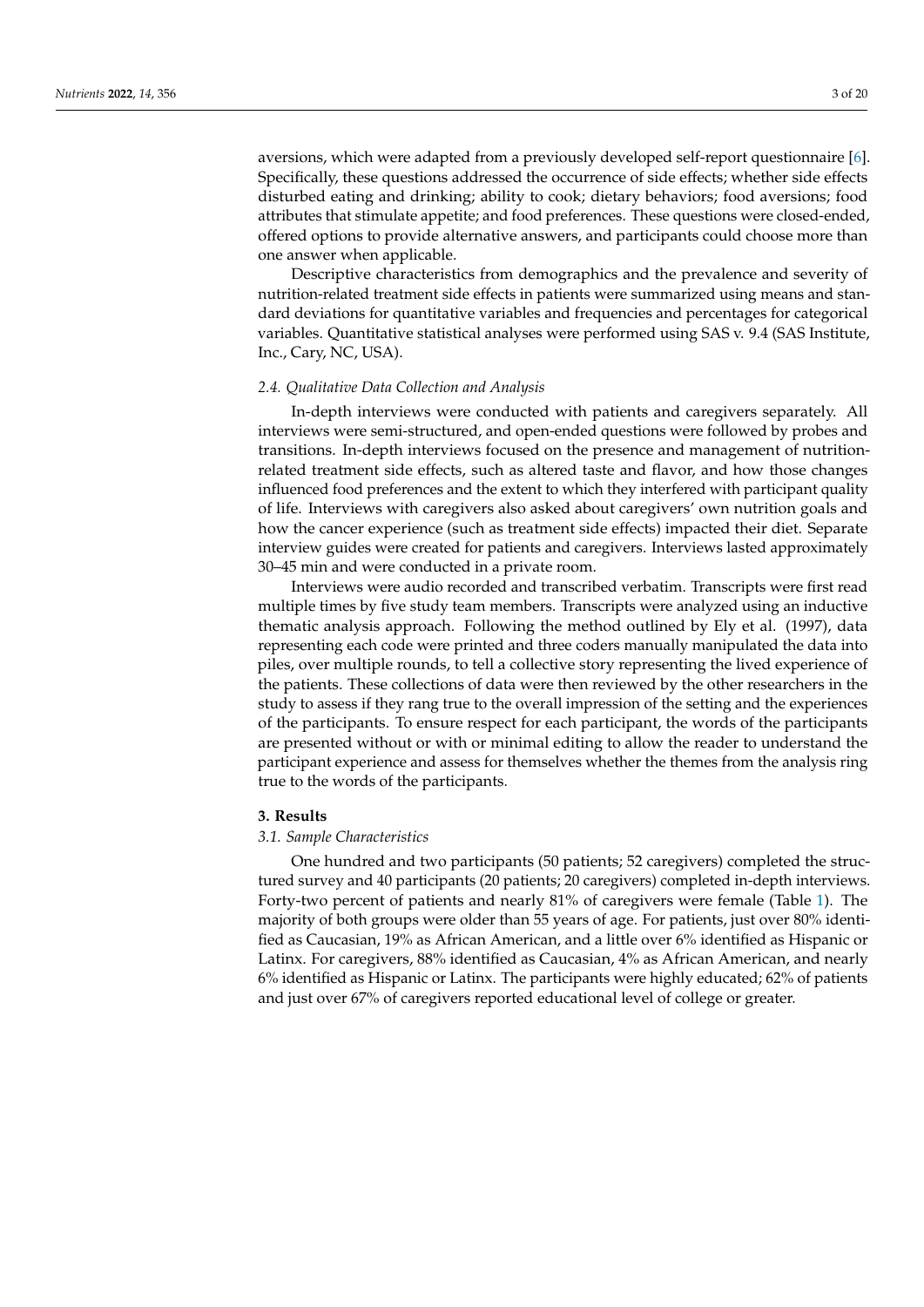|                                        |                                         | <b>Cancer Patients</b><br>$(N = 50)$ | Caregivers<br>$(N = 52)$ |
|----------------------------------------|-----------------------------------------|--------------------------------------|--------------------------|
|                                        | Demographics                            |                                      |                          |
| Gender, n (%)                          |                                         |                                      |                          |
|                                        | Female                                  | 21 (42.00%)                          | 42 (80.77%)              |
|                                        | Male                                    | 29 (58.00%)                          | 10 (19.23%)              |
| Age Range, n (%)                       |                                         |                                      |                          |
|                                        | $18 - 54$ years                         | $9(18.00\%)$                         | 15 (28.85%)              |
|                                        | $55+$                                   | 41 (82.00%)                          | 37(71.15%)               |
| Race, $n$ (%)                          |                                         |                                      |                          |
|                                        | African American                        | 9(19.15%)                            | $2(4.00\%)$              |
|                                        | Caucasian                               | 38 (80.85%)                          | 44 (88.00%)              |
|                                        | Other                                   | $0(0\%)$                             | $4(8.00\%)$              |
| Hispanic or Latino, n (%)              |                                         |                                      |                          |
|                                        | Yes                                     | $3(6.38\%)$                          | $3(5.77\%)$              |
|                                        | No                                      | 44 (93.62%)                          | 49 (94.23%)              |
| Level of Education, n (%) (Grouped)    |                                         |                                      |                          |
|                                        | HS Graduate or less                     | 12 (24.00%)                          | $6(11.54\%)$             |
|                                        | Some college                            | $7(14.00\%)$                         | 11(21.15%)               |
|                                        | College or greater                      | 31 (62.00%)                          | 35 (67.31%)              |
| Adequate Financial Support, n (%)      |                                         |                                      |                          |
|                                        | Yes                                     | 40 (80.00%)                          | 44 (84.62%)              |
|                                        | No                                      | 10 (20.00%)                          | 8 (15.38%)               |
|                                        | Personal Characteristics                |                                      |                          |
| Cancer type, n (%)                     |                                         |                                      |                          |
|                                        | GI cancer                               | $8(16.67\%)$                         |                          |
|                                        | Head, Neck or Lung                      | 10 (20.83%)                          |                          |
|                                        | Hematologic Cancers                     | 10 (20.83%)                          |                          |
|                                        | Other Solid                             | 20 (41.67%)                          |                          |
| Absence due to Trt or Role, n (%)      |                                         |                                      |                          |
|                                        | None or NA                              | 34 (70.83%)                          | 33 (66.00%)              |
|                                        | $1-9$ days                              | $2(4.17\%)$                          | 11 (22.00%)              |
|                                        | $10 +$ Days                             | 12 (25.00%)                          | $6(12.00\%)$             |
|                                        | Average number days per week caregiving |                                      |                          |
|                                        | Median (IQR)                            |                                      | 7(5, 7)                  |
|                                        | Range                                   |                                      | 0, 7                     |
| Averagenumber hours per day caregiving |                                         |                                      |                          |
|                                        | Median (IQR)                            |                                      | 5(2.5, 10)               |
|                                        | Range                                   |                                      | 0, 24                    |

<span id="page-5-0"></span>**Table 1.** Participant demographic and personal characteristics.

All of the patients were undergoing active cancer treatment. A variety of cancer types were presented in the sample; hematological cancers (20.8%), head, neck, or lung cancer (20.8%), gastrointestinal cancers (16.7%), or other solid tumors (41.7%). Twenty-five percent of patients reported 10 or more days of absence due to treatment, and 12% of caregivers reported 10 or more days of absence due to their caregiving role. Caregivers reported providing a median of five hours per day of caregiving responsibilities, seven days per week.

#### *3.2. Treatment Side Effects, Important Food Attributes and Preferences*

Seventy-two percent of patients experienced treatment side effects, and of those, 61% reported that the side effects they experienced had an impact on what they were able to eat and drink (Table [2\)](#page-6-0). The most common side effects included fatigue (58%), dry mouth (30%), nausea (24%), constipation (20%) and diarrhea (20%). Other side effects included swallowing and chewing difficulties, mouth ulcers, vomiting, hypersensitivity to odors, and persistent foreign taste. Only 28% of patients felt confident that they would be able to cook as soon as they returned home.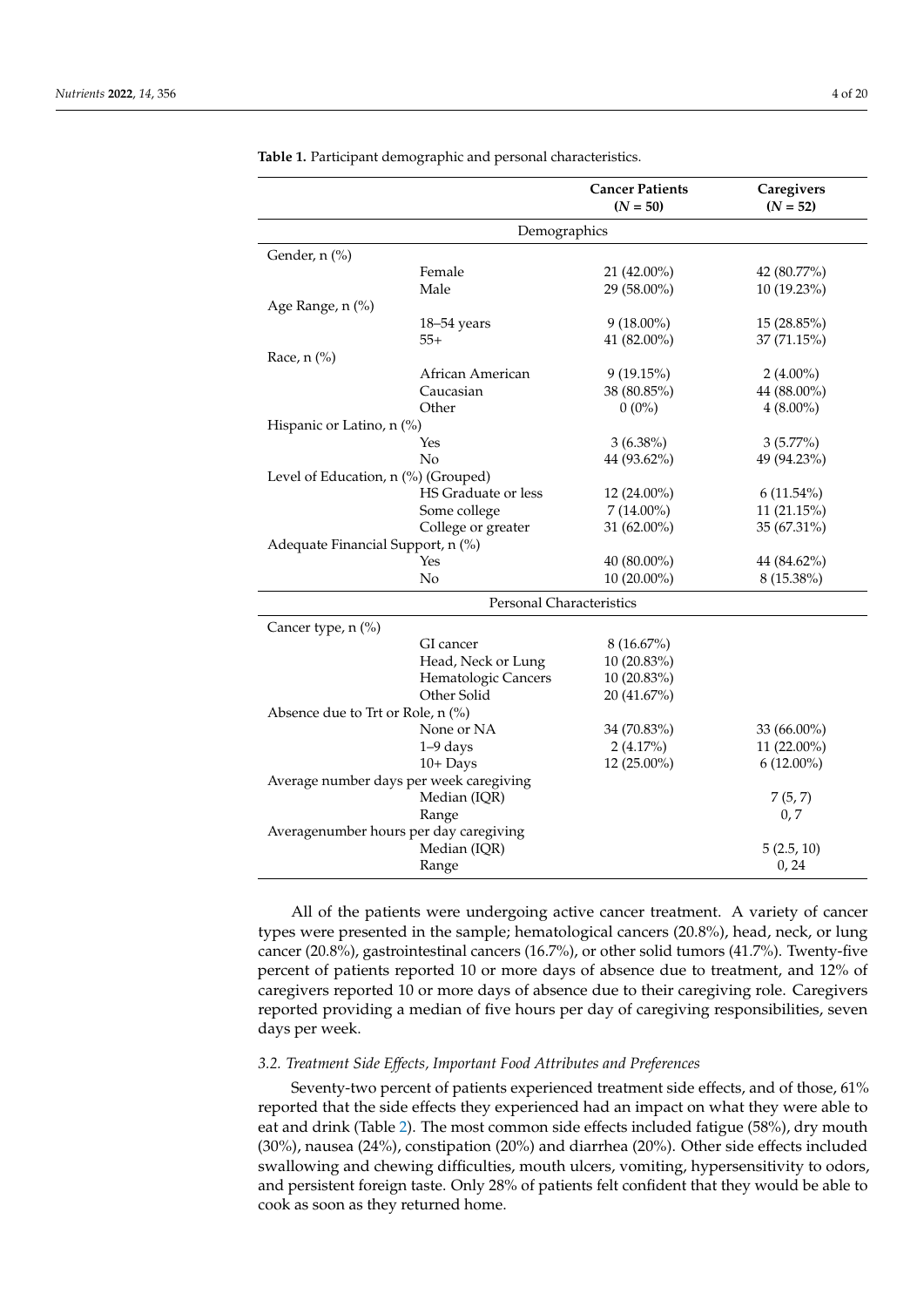| <b>Side Effects Reported</b>                                        | Cancer Patients ( $N = 50$ ) * |
|---------------------------------------------------------------------|--------------------------------|
| Fatigue                                                             | $29(58.00\%)$                  |
| Dry mouth                                                           | $15(30.00\%)$                  |
| Nausea                                                              | $12(24.00\%)$                  |
| Constipation                                                        | $10(20.00\%)$                  |
| Diarrhea                                                            | $10(20.00\%)$                  |
| Swallowing difficulties                                             | $8(16.00\%)$                   |
| Mouth ulcers                                                        | $8(16.00\%)$                   |
| Persistent taste                                                    | $7(14.00\%)$                   |
| Other                                                               | $6(12.00\%)$                   |
| Chewing difficulties                                                | $4(8.00\%)$                    |
| Hypersensitivity to odors                                           | $4(8.00\%)$                    |
| Vomiting                                                            | $2(4.00\%)$                    |
| Interference/disturbance of eating and drinking due to side effects |                                |
| (If Yes to side-effect experienced question) ( $N = 36$ )           |                                |
| Yes                                                                 | $22(61.11\%)$                  |
| No                                                                  | 14 (38.89%)                    |

<span id="page-6-0"></span>**Table 2.** Side effects, important food attributes, and snack preferences reported by cancer patients undergoing treatment.

Patients also ranked a list of the most important characteristics for stimulating appetite. On a seven-point scale, patients were asked to rank the following characteristics in descending order: taste, ingredients, odor, consistency or texture, quantity, presentation, and other. Taste was the most frequently cited characteristic to stimulate appetite (median score of 6), followed by ingredients (median score 3.5), odor (4), consistency/texture (4), quantity (2), and presentation (4; Figure [1\)](#page-6-1). While not all patients ranked "other" qualities as important attributes, those who did ranked their importance as very high (median score of 6). Patients mentioned calm environment, atmosphere, time of day, healthfulness, and colors as "other" important attributes.

<span id="page-6-1"></span>

**Figure 1.** Patient ranking of important sensory qualities that stimulate appetite. \* Other: Patients atmosphere, time of day, healthfulness, and colors. **Figure 1.** Patient ranking of important sensory qualities that stimulate appetite. \* Other: Patients reported the following "Other" important sensory qualities to stimulate appetite: calm environment,

Regarding snack preferences in the past month, the most frequently reported foods or flavors that patients preferred were ice cream (44%), sweet (42%) and salty snacks (40%; Figure [2\)](#page-7-0). Less frequently, patients reported preferring "other beverages" (such as water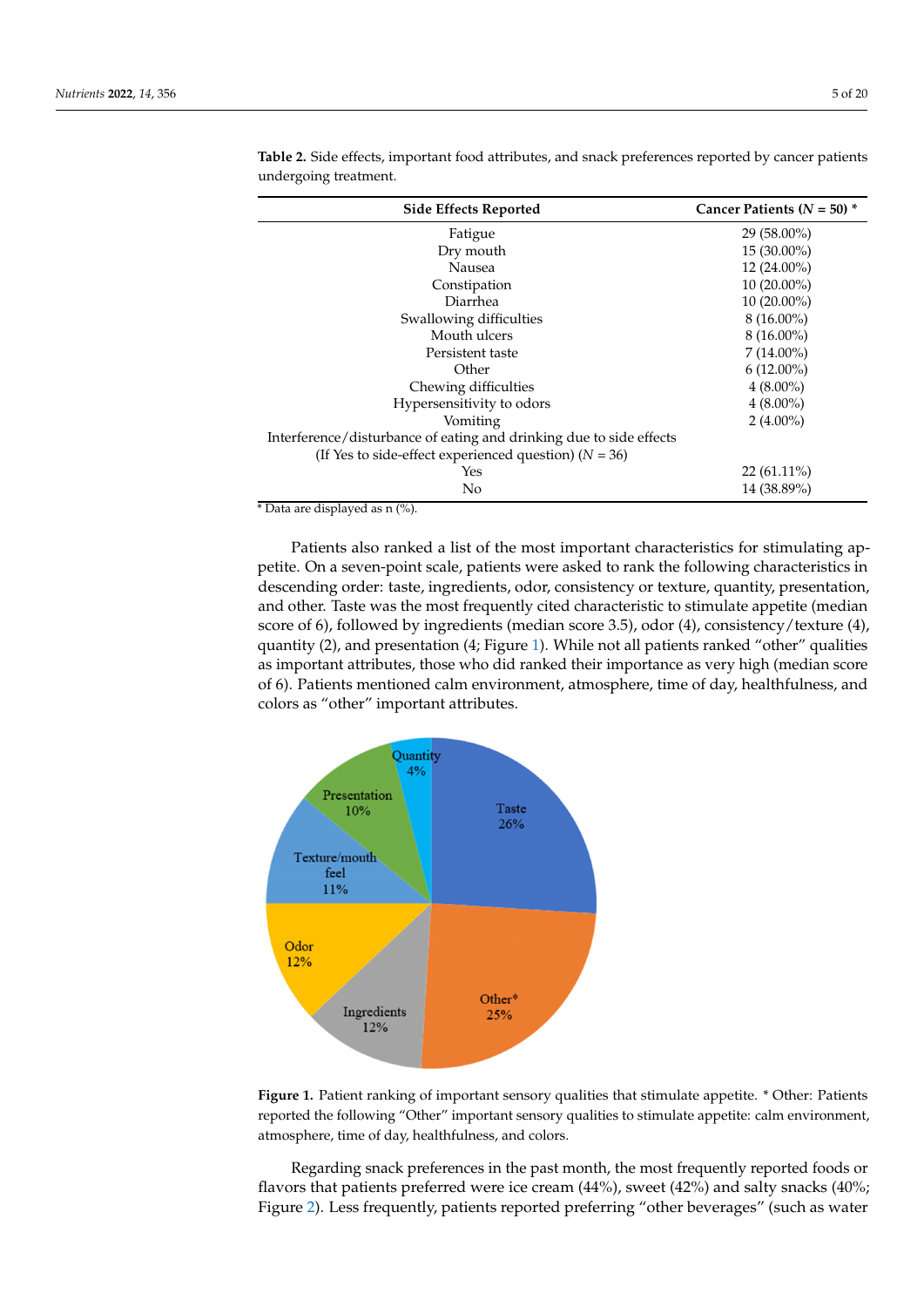<span id="page-7-0"></span>

and Gatorade; 28%), creamy desserts (22%), milk beverages (20%), "other snacks" (such as fruits and vegetables; breads and pasta; yogurt; nuts and dried fruit), and biscuits  $(8\%)$ . and Gatorade;  $20\%$ ), creamy dessents ( $22\%$ ), milk beverages ( $20\%$ ), other snacks

**Figure 2.** Preferred types of snacks. Distribution of most frequently reported foods or flavors that **Figure 2.** Preferred types of snacks. Distribution of most frequently reported foods or flavors that patients preferred in the preceding month among individuals with cancer. patients preferred in the preceding month among individuals with cancer.

#### *3.3. Qualitative Findings 3.3. Qualitative Findings*

We identified six themes from the analysis: (1) Spiral of side effects; (2) Pain of eating; We identified six themes from the analysis: (1) Spiral of side effects; (2) Pain of eating; (3) Burden of eating; (4) Loss of taste/change in taste; (5) Symptom management; and (6) (3) Burden of eating; (4) Loss of taste/change in taste; (5) Symptom management; and (6) Solutions. We also identified three through-lines, which served as a second layer of themes that appeared throughout our participants' experiences. These through-lines included: (A) Caregiver empathy and sharing experience of treatment; (B) Complementary and alternative medicine in conflict with traditional oncology protocols; (C) Be warned, but you're on your own to figure this out. Tables [3](#page-7-1) and [4](#page-10-0) summarize the themes and through-lines using exemplar quotes. Table S1 displays the characteristics of a sample of the participants we interviewed.

<span id="page-7-1"></span>**Table 3.** Themes and Exemplar Quotes.

| <b>Themes</b>             | Examples                                                                                                                                                                                                                                                                                                                                             |
|---------------------------|------------------------------------------------------------------------------------------------------------------------------------------------------------------------------------------------------------------------------------------------------------------------------------------------------------------------------------------------------|
| Spiral of side<br>effects | "He has side effects Mostly cramps, fatigue, some pain—he don't sleep very well. He's depressed I think<br>my role is to support him  Try to help him hang on."—Douglas                                                                                                                                                                              |
|                           | "Ah, the thing is, I take so many pills that I don't, that everything  you get one pill for something and then they<br>give you something else and they give you a pill for that  and it's just never ending. So, I never know which<br>one is giving what so that's, that's the only thing that I research a lot ah, possible side effects."—Damien |
|                           | "I mean everything is about strength of side effects, then you take something for that side effect and then, you<br>know, you get another side effect from that and  "-Alfred                                                                                                                                                                        |
|                           | "Oh, yes, the vomiting, nauseousness, loss of hair, fatigue. Of course you're gonna have fatigue with cancer, and<br>yeah. We expected them. I went through it three years ago, so I kinda knew what he was gonna do, and he did too,<br>because he was my caregiver, so we were kind of blessed that way (laughs), you know?"—Lenora                |
|                           | So, they don't actually tell you everything. Well, they weren't surprised, but I think was and I would say, "what's<br>this" and they would say, "well, we did touch on that a little bit". Well, if they touched on it, I was sleeping or<br>(laughing)—my chemo didn't hear it.—Susan                                                              |
|                           | "They told me all the side effects and they gave me a ton of pills and every time I had this effect, they took that<br>pill; then, when I had that effect, they took that pill."—Henry                                                                                                                                                               |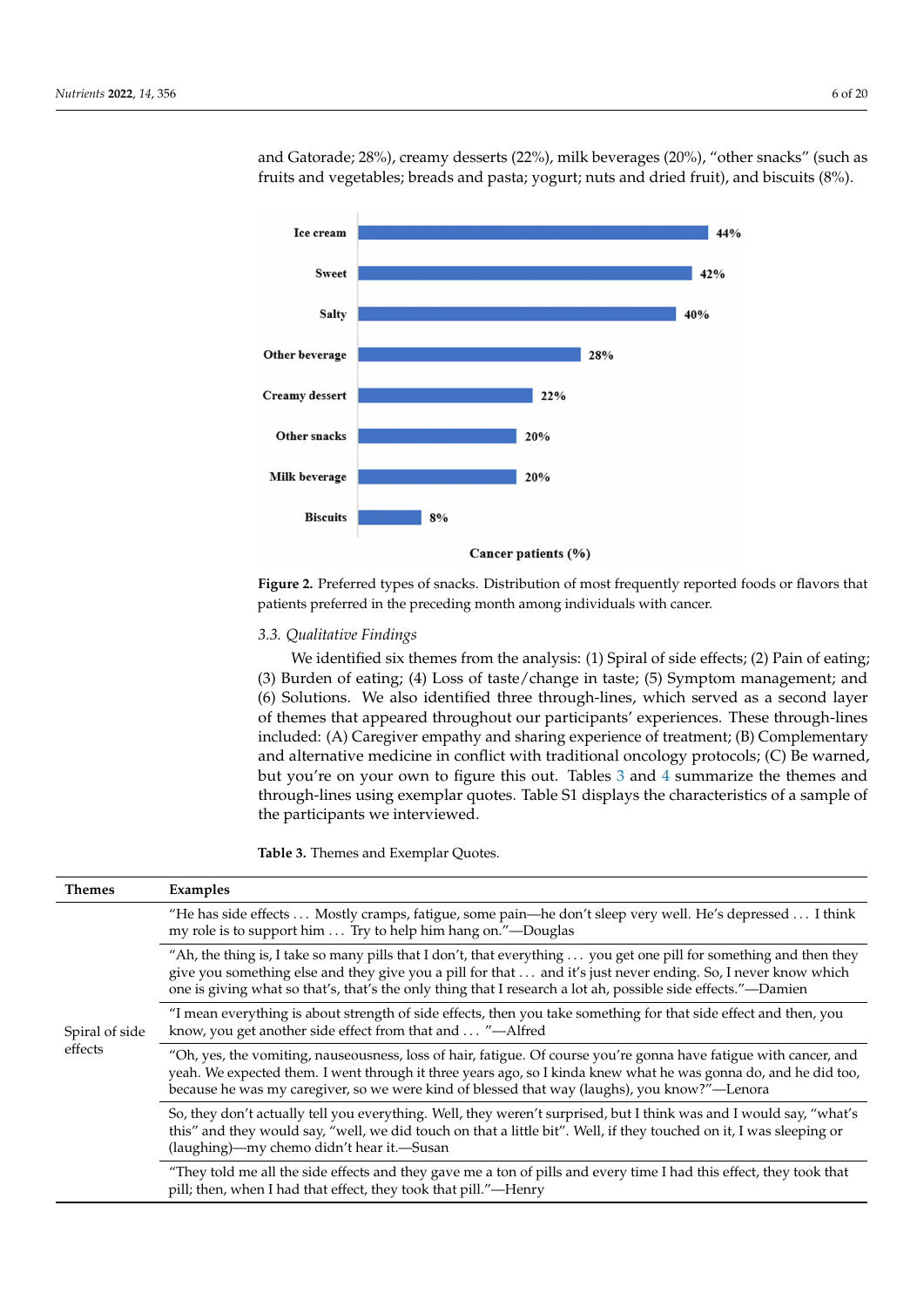**Table 3.** *Cont.*

| Themes                              | Examples                                                                                                                                                                                                                                                                                                                                                                                                                                                                                                                                                                                                                                                                                                                                                                                                                                                                                                                       |
|-------------------------------------|--------------------------------------------------------------------------------------------------------------------------------------------------------------------------------------------------------------------------------------------------------------------------------------------------------------------------------------------------------------------------------------------------------------------------------------------------------------------------------------------------------------------------------------------------------------------------------------------------------------------------------------------------------------------------------------------------------------------------------------------------------------------------------------------------------------------------------------------------------------------------------------------------------------------------------|
| Pain of eating                      | "So, when I swallow, it was like forcing a ball in my mouth you know, and like ripping my throat. And I became<br>leery about how I would swallow and what I would swallow. Um  and the tare begins to keep going on and I<br>took pain pills."-John                                                                                                                                                                                                                                                                                                                                                                                                                                                                                                                                                                                                                                                                           |
|                                     | "His taste has completely left, he has no taste. Um, extremely dry mouth. A lot of pain swallowing, the skin is<br>starting to turn colors. He has lost a lot of weight I'd say. He started out at 210, he's 197 now. And the doctor is<br>like "No! Beef him up and  " Let's see what else  Irritable (laughs), quick."                                                                                                                                                                                                                                                                                                                                                                                                                                                                                                                                                                                                       |
|                                     | "Oh—and he's got the ulcers, he has the open ulcers in the mouth. They warned us  but it's nothing like<br>actually going through it."-Janice                                                                                                                                                                                                                                                                                                                                                                                                                                                                                                                                                                                                                                                                                                                                                                                  |
|                                     | "You know, they said it was like guaranteed that I would like go through these symptoms, especially since I am<br>being treated for my tongue too, back part of my tongue. The ah, ah then it would make ah, ah large difference<br>you know in my eating and my swallowing you know, and it came out to be true."-John                                                                                                                                                                                                                                                                                                                                                                                                                                                                                                                                                                                                        |
|                                     | "The chemo gives him the cold. You can't touch cold, so he has to drink room temp, and if not, he can feel it in his<br>throat. I don't know how to describe it. When I had it, it felt like you're swallowing glass. His hasn't come to that<br>yet, but his hands and feet and that, when he touches cold, it affects him, and that's from the chemo, and we're<br>expecting that."—Lenora                                                                                                                                                                                                                                                                                                                                                                                                                                                                                                                                   |
|                                     | "The first time I really ever felt any effect, physiologically from treatments or my cancer or anything, was the stem<br>cell transplant I had a year ago. And and that  they told me going in that they said it would be it would be it<br>would be a rough experience for me, you know, to get through there. I can remember uh  losing my appetite<br>and  which, which was  I mean I like food  so losing my appetite was something I didn't cherish at all.<br>And food just sort of it just lost its appeal you know from a nutrition standpoint."—Roy                                                                                                                                                                                                                                                                                                                                                                   |
| Burden of<br>eating                 | "We don't have normal appetite because he doesn't (either)."-Douglas                                                                                                                                                                                                                                                                                                                                                                                                                                                                                                                                                                                                                                                                                                                                                                                                                                                           |
|                                     | "I'm starting to feel defeated. Because I'm like if you lose any more weight, you know, and I'm so afraid for this,<br>it's like—he is doing the best he can. He's eating. He is eating. He's just not eating as much. He went from eating<br>a whole bowl of oatmeal, to a half a bowl, to now it's a couple of bites. I'll just drink an Ensure and I'll be alright<br>and I'm watching this. And in his mind, he's eating a lot, he's doing great. And I'm like "Really?" (laughs)<br>you're losing weight. I'm worried. I'm starting to worry. I just don't know what else to do."-Janice                                                                                                                                                                                                                                                                                                                                  |
| Loss of<br>taste/change<br>in taste | "It started out with everything tasted like metal for a couple weeks. And now, since last week, he has zero taste<br>(laughs). Unless it's super strong, like if he eats something that has citric acid, he'll taste a twinge of it or if it's<br>super spicy. Other than that, he has zero taste. So, I try my best—'You got to try to imagine it, try to imagine it. Eat<br>with your eyes. But that doesn't work, of course. So I just say—'Just let it go down. When your stomach feels full,<br>stop.' (Laughs). But it's like—trying to get him to want to eat. And he says 'Well what's the point? I can't taste it.'<br>And I say 'Because you have to eat.' So, because he doesn't even want to eat now, that's the problem I'm dealing<br>with now. But now, they're threatening him with—if you lose any more weight, you're going to get a feeding tube.<br>So now it's like 'Give me potatoes!' (laughs)."-Janice |
|                                     | "I would try to eat something different at every day just to see if something ah, made sense, if something changed.<br>Ah, there was this different taste I could catch from something in the  I tried, I tried, but it didn't happen.<br>Nothing would taste  like anything."-Damien                                                                                                                                                                                                                                                                                                                                                                                                                                                                                                                                                                                                                                          |
|                                     | "Well the thing they did not they did not  they did not clue me on ahead of time was that the low dose<br>radiation would wipe out my taste buds. For, for a significant period of time, probably, a good month or 6 weeks.<br>That's tough! It's tough to lose your ability to taste food. You know, I mean pile that on top of questionable<br>appetite you know  That I wasn't expecting and that was probably, through all of this, I'd have to say, through<br>all the fatigue, fatigue and everything I can handle it, but the inability to taste food properly, and then when the<br>buds came back. It came back in waves like salt, you know so everything tasted salty you know, or bitter, or lack<br>of sweet sense, and so you'd eat something that's supposed to be nice and sweet and yummy and you know it's<br>just 'psst'. I'll tell you it's a really, really, really tough time.-Roy                       |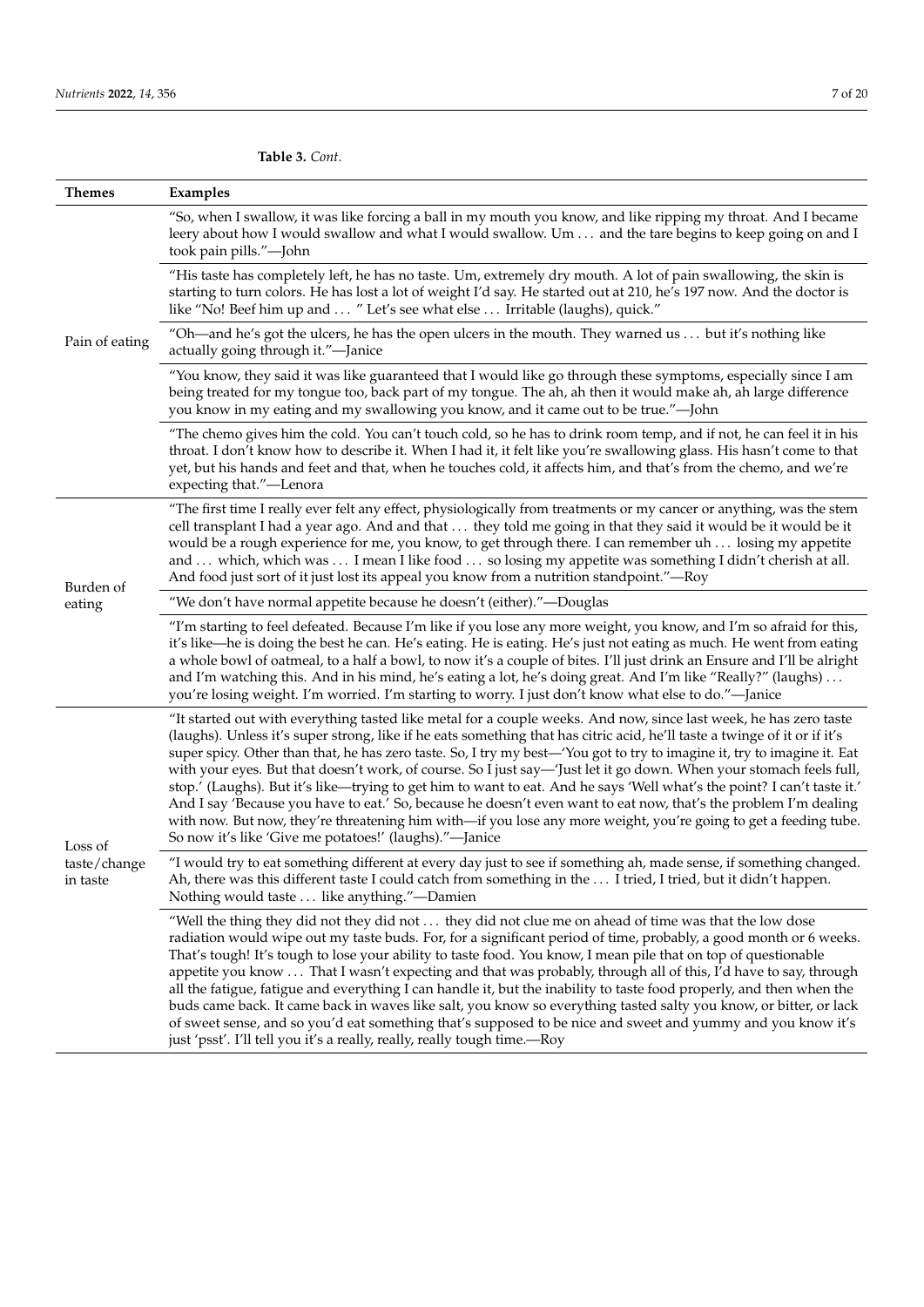**Themes Examples** Symptom management "They just recommended that kids like Doritos because they have a strong taste, so that, that (laughs) was like the only thing that kids would eat cause it, ah, ah . . . I don't know, it has a strong taste so that, that would make them taste a little bit, but ah . . . There was, there was nothing you could do about it, about not having taste buds . . . " Interviewer: "Did you try the Doritos?" "I think I did (laughs) . . . " Interviewer: "Could you taste them?" No."—Damien "Yeah, they offered some—you know, the first thing is—well, first off, if I back up, she had some constipation, because of the pain they did give her a little oxycodone, very small amounts, which constipated her. So, they gave her Colace. So, their basic thing is to drug it and then the diarrhea, they were saying the Imodium. But we did talk to the naturopath there who we really respect and she really respects, I mean 'cause she—they talk their own lingo, so they're—so the naturopath has been very helpful because her thing is food and things."—Michael "So—and the truth is, as far as pain goes, when we got to the hospital in December, before—when we just—and the doctors kind of said—we didn't meet the naturopath, that was the only one we didn't meet, unfortunately, and they told her to stop all the herbs, she walked in, she couldn't walk out. The pain had increased. When she started just saying screw it, I'm gonna start taking the herbs actually decreased her pain, and we're talking like 8 to 10 down to like a 3 to 4 pain."—Michael "The hair loss, I mean that really isn't a problem. The fatigue that really hasn't been a problem either because they suggested ways to break that so the main one we have been doing is, my wife and I have been walking maybe we would walk different trails or around the closest neighborhood, I would say about a half hour each day just to stay active and that's really helped fight off the fatigue."—Carter "But her pain is much more intense now in the evening and in the middle of the night and stuff, and it wakes her up and, you know, sometimes she is like screaming in pain and stuff like that. And so I think activity keeps you off of the pain. When you're inactive and you're not doing anything then you can dwell on it. And I also think you dwell on it, you know, in a negative way because it hurts, it hurts, it hurts, and you can't distract yourself from it."—Michael Solutions "For the bone, she was taking (stutters) some joint support, some (pause) different herbs and things like that and it's a whole—it's about 30 some herbs and stuff, but she was taking a lot of that. She was taking some stuff to build up the blood. She was taking some stuff to, like—guava and some other things that would help attack the cancer. So she was doing a lot of herbal stuff to actually attack and treat the cancer that was non- "medicinal" and this was prior to getting (stutters) the herbs."—Michael "I just have to force it on him, and remind him. I tell him "it's breakfast"—because we're on a schedule—"It's lunch, it's dinner." I became more forceful with him. Before I was—you do what you gotta do. But now I'm the one that's more forceful. And, I try to make things a bit more seasoned, than I would normally do, because hopefully he'd be able to taste it (laughs). And then he's throwing it out because he doesn't want to eat it all. So now I'm starting to feel bad about that. Now you're wasting food. I don't know . . . I just keep asking for tips and hints on the internet, the doctors, somebody give me some tips. Because I don't know what else to do, because he's not eating."—Janice "I'm thinking the bone broth and then protein shakes rather than that Ensure refrigerator. [Laughs] Yeah. We're both not into the Ensure, that's for sure. Although she was because part of her problem before she was diagnosed was she was having trouble eating. So, she was eating—she was downing Slimfast shakes because she was forcing herself to eat something. And you know, I'm like, let me make these shakes for you. They're good, you know. It's plant-based protein and coconut oil, fruits and greens. So, she has had those with me and she is open to that. I said, 'Before you drink anything like that other stuff, please let me just do this with you.' [Laughs]"—Beth

**Table 3.** *Cont.*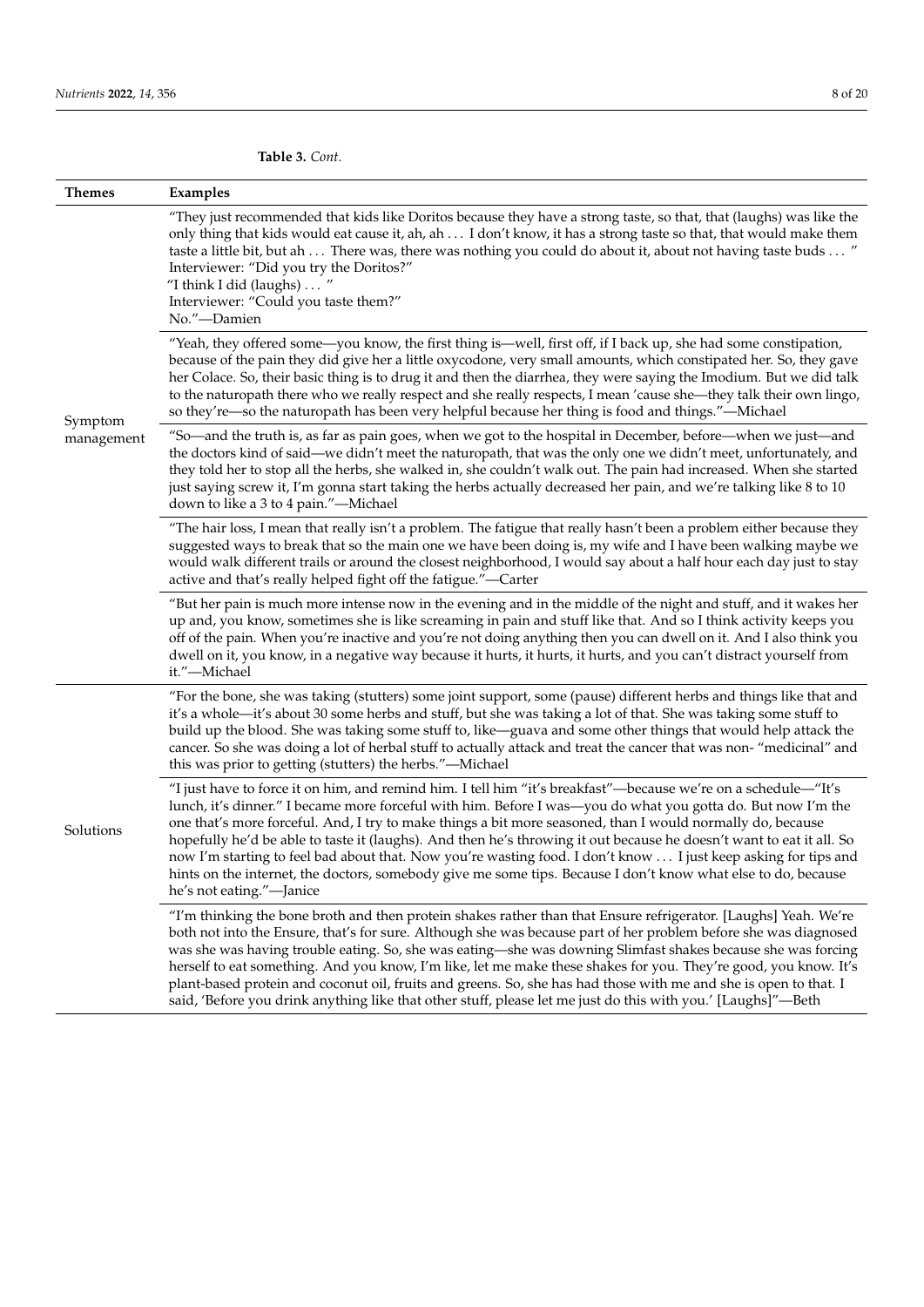<span id="page-10-0"></span>**Table 4.** Through-lines and Exemplar Quotations.

| Through-Lines                                                     | Examples                                                                                                                                                                                                                                                                                                                                                                                                                                                                                                                                                                                                                                                                                                                                                                                                                                                                                                                         |
|-------------------------------------------------------------------|----------------------------------------------------------------------------------------------------------------------------------------------------------------------------------------------------------------------------------------------------------------------------------------------------------------------------------------------------------------------------------------------------------------------------------------------------------------------------------------------------------------------------------------------------------------------------------------------------------------------------------------------------------------------------------------------------------------------------------------------------------------------------------------------------------------------------------------------------------------------------------------------------------------------------------|
| Caregiver<br>empathy and<br>sharing<br>experience of<br>treatment | "I'm thinking the bone broth and then protein shakes rather than that Ensure refrigerator. [Laughs] Yeah.<br>We're both not into the Ensure, that's for sure. Although she was because part of her problem before she was<br>diagnosed was she was having trouble eating. So, she was eating—she was downing Slimfast shakes because<br>she was forcing herself to eat something. And you know, I'm like, let me make these shakes for you. They're<br>good, you know. It's plant-based protein and coconut oil, fruits and greens. So, she has had those with me and<br>she is open to that. I said, 'Before you drink anything like that other stuff, please let me just do this with you.'<br>[Laughs]"—Beth                                                                                                                                                                                                                  |
|                                                                   | "I just have to force it on him, and remind him. I tell him "it's breakfast"—because we're on a schedule—"It's<br>lunch, it's dinner." I became more forceful with him. Before I was—you do what you gotta do. But now I'm the<br>one that's more forceful. And, I try to make things a bit more seasoned, than I would normally do, because<br>hopefully he'd be able to taste it (laughs). And then he's throwing it out because he doesn't want to eat it all.<br>So now I'm starting to feel bad about that. Now you're wasting food. I don't know  I just keep asking for<br>tips and hints on the internet, the doctors, somebody give me some tips. Because I don't know what else to do,<br>because he's not eating."—Janice                                                                                                                                                                                             |
|                                                                   | "But her pain is much more intense now in the evening and in the middle of the night and stuff, and it wakes<br>her up and, you know, sometimes she is like screaming in pain and stuff like that. And so I think activity keeps<br>you off of the pain. When you're inactive and you're not doing anything then you can dwell on it. And I also<br>think you dwell on it, you know, in a negative way because it hurts, it hurts, it hurts, and you can't distract<br>yourself from it."—Michael                                                                                                                                                                                                                                                                                                                                                                                                                                |
|                                                                   | "The hair loss, I mean that really isn't a problem. The fatigue that really hasn't been a problem either because<br>they suggested ways to break that so the main one we have been doing is, my wife and I have been walking<br>maybe we would walk different trails or around the closest neighborhood, I would say about a half hour each<br>day just to stay active and that's really helped fight off the fatigue."—Carter                                                                                                                                                                                                                                                                                                                                                                                                                                                                                                   |
|                                                                   | "Yeah, they offered some—you know, the first thing is—well, first off, if I back up, she had some constipation,<br>because of the pain they did give her a little oxycodone, very small amounts, which constipated her. So, they<br>gave her Colace. So, their basic thing is to drug it and then the diarrhea, they were saying the Imodium. But<br>we did talk to the naturopath there who we really respect and she really respects, I mean 'cause she—they talk<br>their own lingo, so they're—so the naturopath has been very helpful because her thing is food and<br>things."-Michael                                                                                                                                                                                                                                                                                                                                     |
|                                                                   | "It started out with everything tasted like metal for a couple weeks. And now, since last week, he has zero<br>taste (laughs). Unless it's super strong, like if he eats something that has citric acid, he'll taste a twinge of it or<br>if it's super spicy. Other than that, he has zero taste. So, I try my best—'You got to try to imagine it, try to<br>imagine it. Eat with your eyes.' But that doesn't work, of course. So I just say—'Just let it go down. When your<br>stomach feels full, stop.' (Laughs). But it's like—trying to get him to want to eat. And he says 'Well what's the<br>point? I can't taste it.' And I say 'Because you have to eat.' So, because he doesn't even want to eat now, that's<br>the problem I'm dealing with now. But now, they're threatening him with- if you lose any more weight, you're<br>going to get a feeding tube. So now it's like 'Give me potatoes!' (laughs)."—Janice |
|                                                                   | "I'm starting to feel defeated. Because I'm like if you lose any more weight, you know, and I'm so afraid for<br>this, it's like—he is doing the best he can. He's eating. He is eating. He's just not eating as much. He went<br>from eating a whole bowl of oatmeal, to a half a bowl, to now it's a couple of bites. I'll just drink an Ensure and<br>I'll be alright and I'm watching this. And in his mind, he's eating a lot, he's doing great. And I'm like "Really?"<br>(laughs)  you're losing weight. I'm worried. I'm starting to worry. I just don't know what else to<br>do."-Janice                                                                                                                                                                                                                                                                                                                                |
|                                                                   | "We don't have normal appetite because he doesn't (either)."—Douglas                                                                                                                                                                                                                                                                                                                                                                                                                                                                                                                                                                                                                                                                                                                                                                                                                                                             |
|                                                                   | "The chemo gives him the cold. You can't touch cold, so he has to drink room temp, and if not, he can feel it in<br>his throat. I don't know how to describe it. When I had it, it felt like you're swallowing glass. His hasn't come<br>to that yet, but his hands and feet and that, when he touches cold, it affects him, and that's from the chemo,<br>and we're expecting that."—Lenora                                                                                                                                                                                                                                                                                                                                                                                                                                                                                                                                     |
|                                                                   | "His taste has completely left, he has no taste. Um, extremely dry mouth. A lot of pain swallowing, the skin is<br>starting to turn colors. He has lost a lot of weight I'd say. He started out at 210, he's 197 now. And the doctor is<br>like "No! Beef him up and  " Let's see what else  Irritable (laughs), quick." "Oh—and he's got the ulcers,<br>he has the open ulcers in the mouth. They warned us  but it's nothing like actually going through<br>it."—Janice                                                                                                                                                                                                                                                                                                                                                                                                                                                        |
|                                                                   | "Oh, yes, the vomiting, nauseousness, loss of hair, fatigue. Of course you're gonna have fatigue with cancer,<br>and yeah. We expected them. I went through it three years ago, so I kinda knew what he was gonna do, and<br>he did too, because he was my caregiver, so we were kind of blessed that way (laughs), you know?"—Lenora                                                                                                                                                                                                                                                                                                                                                                                                                                                                                                                                                                                            |
|                                                                   | "He has side effects Mostly cramps, fatigue, some pain—he don't sleep very well. He's depressed I<br>think my role is to support him $\dots$ Try to help him hang on."—Douglas                                                                                                                                                                                                                                                                                                                                                                                                                                                                                                                                                                                                                                                                                                                                                   |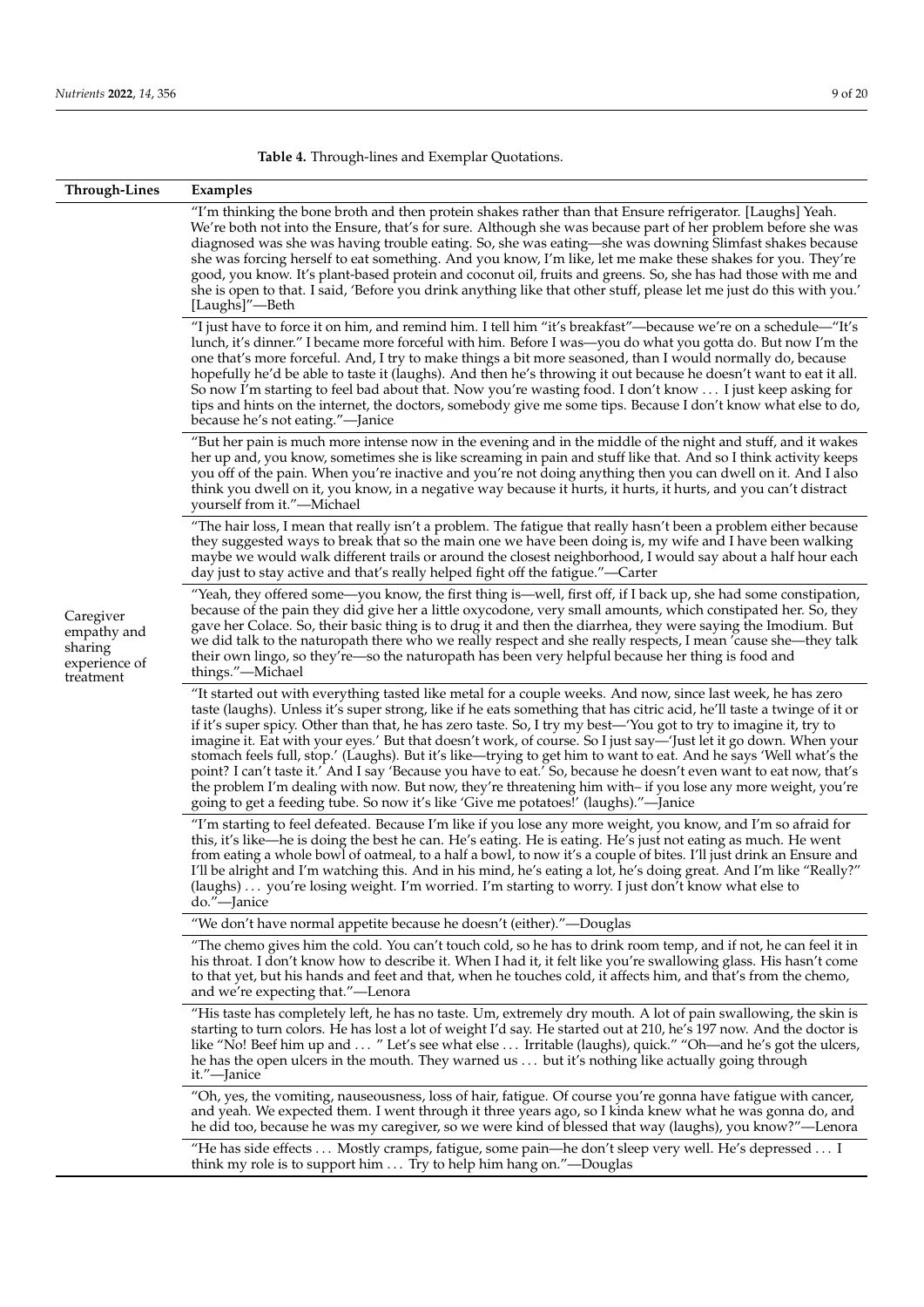**Table 4.** *Cont.*

| <b>Through-Lines</b>                                                                                     | Examples                                                                                                                                                                                                                                                                                                                                                                                                                                                                                                                                                                                                                                                                                                                             |
|----------------------------------------------------------------------------------------------------------|--------------------------------------------------------------------------------------------------------------------------------------------------------------------------------------------------------------------------------------------------------------------------------------------------------------------------------------------------------------------------------------------------------------------------------------------------------------------------------------------------------------------------------------------------------------------------------------------------------------------------------------------------------------------------------------------------------------------------------------|
| Complementary<br>and alternative<br>medicine in<br>conflict with<br>traditional<br>oncology<br>protocols | "Yeah, they offered some—you know, the first thing is—well, first off, if I back up, she had some constipation,<br>because of the pain they did give her a little oxycodone, very small amounts, which constipated her. So, they<br>gave her Colace. So, their basic thing is to drug it and then the diarrhea, they were saying the Imodium. But<br>we did talk to the naturopath there who we really respect and she really respects, I mean 'cause she—they talk<br>their own lingo, so they're—so the naturopath has been very helpful because her thing is food and<br>things."-Michael                                                                                                                                         |
|                                                                                                          | "For the bone, she was taking (stutters) some joint support, some (pause) different herbs and things like that<br>and it's a whole—it's about 30 some herbs and stuff, but she was taking a lot of that. She was taking some stuff<br>to build up the blood. She was taking some stuff to, like—guava and some other things that would help attack<br>the cancer. So she was doing a lot of herbal stuff to actually attack and treat the cancer that was non-<br>"medicinal" and this was prior to getting (stutters) the herbs."—Michael                                                                                                                                                                                           |
|                                                                                                          | "So—and the truth is, as far as pain goes, when we got to the hospital in December, before—when we<br>just—and the doctors kind of said—we didn't meet the naturopath, that was the only one we didn't meet,<br>unfortunately, and they told her to stop all the herbs, she walked in, she couldn't walk out. The pain had<br>increased. When she started just saying screw it, I'm gonna start taking the herbs actually decreased her pain,<br>and we're talking like 8 to 10 down to like a 3 to 4 pain."—Michael                                                                                                                                                                                                                 |
|                                                                                                          | "I just have to force it on him, and remind him. I tell him "it's breakfast"—because we're on a schedule—"It's<br>lunch, it's dinner." I became more forceful with him. Before I was—you do what you gotta do. But now I'm the<br>one that's more forceful. And, I try to make things a bit more seasoned, than I would normally do, because<br>hopefully he'd be able to taste it (laughs). And then he's throwing it out because he doesn't want to eat it all.<br>So now I'm starting to feel bad about that. Now you're wasting food. I don't know  I just keep asking for<br>tips and hints on the internet, the doctors, somebody give me some tips. Because I don't know what else to do,<br>because he's not eating."—Janice |
|                                                                                                          | "I'm thinking the bone broth and then protein shakes rather than that Ensure refrigerator. [Laughs] Yeah.<br>We're both not into the Ensure, that's for sure. Although she was because part of her problem before she was<br>diagnosed was she was having trouble eating. So, she was eating—she was downing Slimfast shakes because<br>she was forcing herself to eat something. And you know, I'm like, let me make these shakes for you. They're<br>good, you know. It's plant-based protein and coconut oil, fruits and greens. So, she has had those with me and<br>she is open to that. I said, 'Before you drink anything like that other stuff, please let me just do this with you.'<br>[Laughs]"—Beth                      |
| Be warned, but<br>you're on your<br>own to figure<br>this out                                            | "They just recommended that kids like Doritos because they have a strong taste, so that, that (laughs) was like<br>the only thing that kids would eat cause it, ah, ah I don't know, it has a strong taste so that, that would<br>make them taste a little bit, but ah  There was, there was nothing you could do about it, about not having<br>taste buds  "<br>Interviewer: "Did you try the Doritos?"<br>"I think I did (laughs) $\dots$ "<br>Interviewer: "Could you taste them?"<br>"No."-Damien                                                                                                                                                                                                                                |
|                                                                                                          | "I would try to eat something different at every day just to see if something ah, made sense, if something<br>changed. Ah, there was this different taste I could catch from something in the  I tried, I tried, but it didn't<br>happen. Nothing would taste  like anything."-Damien                                                                                                                                                                                                                                                                                                                                                                                                                                                |
|                                                                                                          | "I'm thinking the bone broth and then protein shakes rather than that Ensure refrigerator. [Laughs] Yeah.<br>We're both not into the Ensure, that's for sure. Although she was because part of her problem before she was<br>diagnosed was she was having trouble eating. So, she was eating—she was downing Slimfast shakes because<br>she was forcing herself to eat something. And you know, I'm like, let me make these shakes for you. They're<br>good, you know. It's plant-based protein and coconut oil, fruits and greens. So, she has had those with me and<br>she is open to that. I said, 'Before you drink anything like that other stuff, please let me just do this with you.'<br>[Laughs]"-Beth                      |
|                                                                                                          | "I just have to force it on him, and remind him. I tell him "it's breakfast"—because we're on a schedule—"It's<br>lunch, it's dinner." I became more forceful with him. Before I was—you do what you gotta do. But now I'm the<br>one that's more forceful. And, I try to make things a bit more seasoned, than I would normally do, because<br>hopefully he'd be able to taste it (laughs). And then he's throwing it out because he doesn't want to eat it all.<br>So now I'm starting to feel bad about that. Now you're wasting food. I don't know  I just keep asking for<br>tips and hints on the internet, the doctors, somebody give me some tips. Because I don't know what else to do,<br>because he's not eating."—Janice |
|                                                                                                          | "So—and the truth is, as far as pain goes, when we got to the hospital in December, before—when we<br>just—and the doctors kind of said—we didn't meet the naturopath, that was the only one we didn't meet,<br>unfortunately, and they told her to stop all the herbs, she walked in, she couldn't walk out. The pain had<br>increased. When she started just saying screw it, I'm gonna start taking the herbs actually decreased her pain,<br>and we're talking like 8 to 10 down to like a 3 to 4 pain."—Michael                                                                                                                                                                                                                 |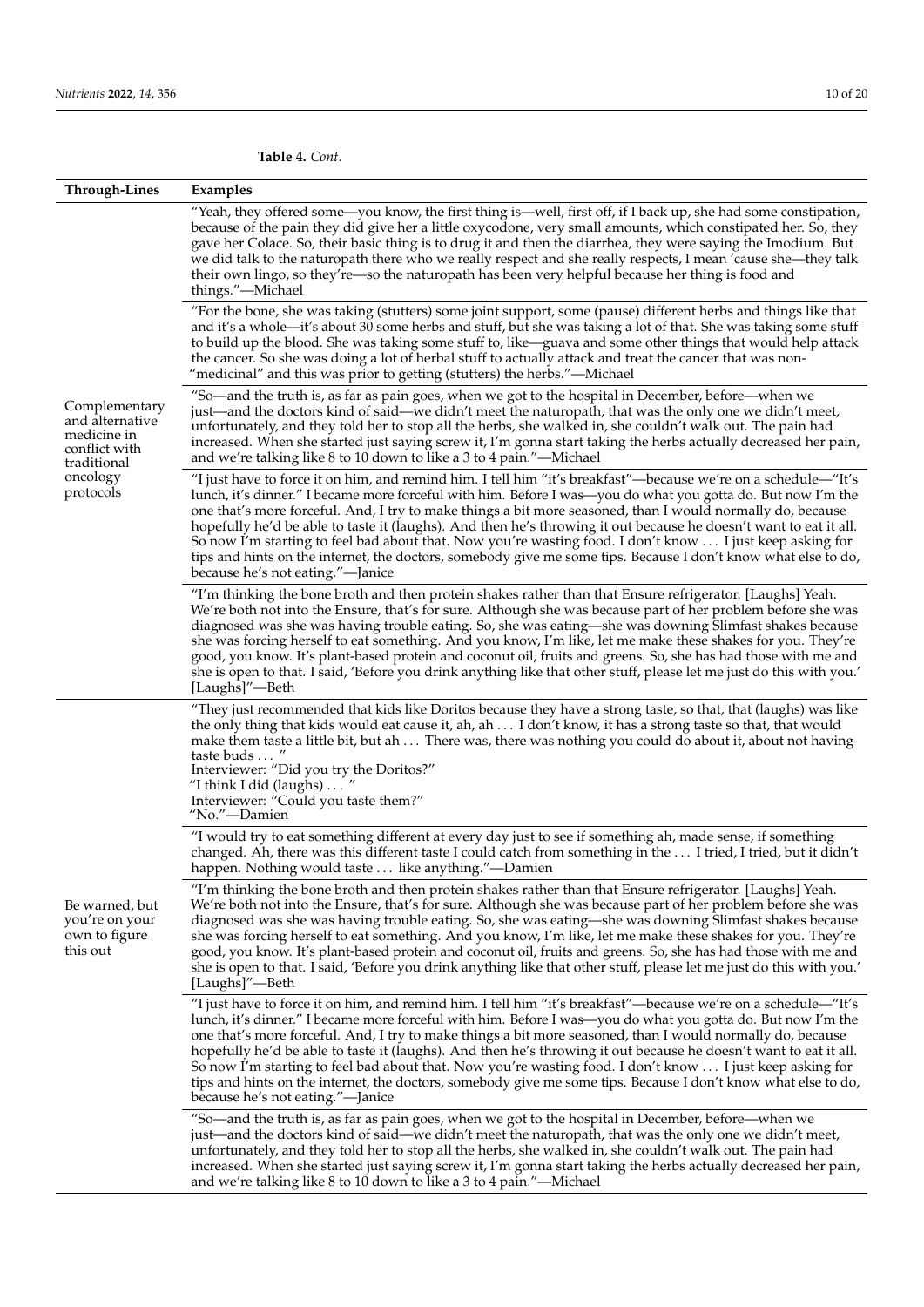|                                                               | Table 4. Cont.                                                                                                                                                                                                                                                                                                                                                                                                                                                                                                                                                                                                                                                                                                            |
|---------------------------------------------------------------|---------------------------------------------------------------------------------------------------------------------------------------------------------------------------------------------------------------------------------------------------------------------------------------------------------------------------------------------------------------------------------------------------------------------------------------------------------------------------------------------------------------------------------------------------------------------------------------------------------------------------------------------------------------------------------------------------------------------------|
| Through-Lines                                                 | Examples                                                                                                                                                                                                                                                                                                                                                                                                                                                                                                                                                                                                                                                                                                                  |
|                                                               | "For the bone, she was taking (stutters) some joint support, some (pause) different herbs and things like that<br>and it's a whole—it's about 30 some herbs and stuff, but she was taking a lot of that. She was taking some stuff<br>to build up the blood. She was taking some stuff to, like—guava and some other things that would help attack<br>the cancer. So she was doing a lot of herbal stuff to actually attack and treat the cancer that was<br>non—"medicinal" and this was prior to getting (stutters) the herbs."—Michael                                                                                                                                                                                 |
|                                                               | "But her pain is much more intense now in the evening and in the middle of the night and stuff, and it wakes<br>her up and, you know, sometimes she is like screaming in pain and stuff like that. And so I think activity keeps<br>you off of the pain. When you're inactive and you're not doing anything then you can dwell on it. And I also<br>think you dwell on it, you know, in a negative way because it hurts, it hurts, it hurts, and you can't distract<br>yourself from it."-Michael                                                                                                                                                                                                                         |
| Be warned, but<br>you're on your<br>own to figure<br>this out | "It started out with everything tasted like metal for a couple weeks. And now, since last week, he has zero<br>taste (laughs). Unless it's super strong, like if he eats something that has citric acid, he'll taste a twinge of it or<br>if it's super spicy. Other than that, he has zero taste. So, I try my best—'You got to try to imagine it, try to<br>imagine it. Eat with your eyes.' But that doesn't work, of course. So I just say—'Just let it go down. When your<br>stomach feels full, stop.' (Laughs). But it's like—trying to get him to want to eat. And he says 'Well what's the<br>point? I can't taste it.' And I say 'Because you have to eat.' So, because he doesn't even want to eat now, that's |

#### **Table 4.** *Cont.*

"Well the thing they did not they did not . . . they did not clue me on ahead of time was that the low dose radiation would wipe out my taste buds. For, for a significant period of time, probably, a good month or 6 weeks. That's tough! It's tough to lose your ability to taste food. You know, I mean pile that on top of questionable appetite you know . . . That I wasn't expecting and that was probably, through all of this, I'd have to say, through all the fatigue, fatigue and everything I can handle it, but the inability to taste food properly, and then when the buds came back. It came back in waves like salt, you know so everything tasted salty you know, or bitter, or lack of sweet sense, and so you'd eat something that's supposed to be nice and sweet and yummy and you know it's just 'psst'. I'll tell you it's a really, really, really tough time.—Roy

the problem I'm dealing with now. But now, they're threatening him with—if you lose any more weight,

you're going to get a feeding tube. So now it's like 'Give me potatoes!' (laughs)."—Janice

## 3.3.1. Theme 1: Spiral of Side Effects

One of the themes that emerged from the qualitative interviews is that, contrary to what a healthcare professional or pharmacist might tell a patient about a drug, its intended treatment, and its potential side effects, the lived experience of a patient and their caregiver is not so orderly and linear. Appetite, nausea, diarrhea and constipation, and other digestive functions are embedded in a complex nexus of treatments and symptoms that overlap. Patients take drugs to address the nutrition related treatment side effects, which in turn necessitates coping with, or treating with, an additional drug, which leads to further side effects.

*"Ah, the thing is, I take so many pills that I don't, that everything* . . . *you get one pill for something and then they give you something else and they give you a pill for that* . . . *and it's just never ending. So, I never know which one is giving what so that's, that's the only thing that I research a lot ah, possible side effects."—Damien*

#### Alfred confirms,

*"I mean everything is about strength of side effects, then you take something for that side effect and then, you know, you get another side effect from that and* . . . *"*

The patient message resonates with the caregivers as well.

*"Oh, yes, the vomiting, nauseousness [sic], loss of hair, fatigue. Of course you're gonna have fatigue with cancer, and yeah. We expected them. I went through it three years ago, so I kinda knew what he was gonna do, and he did too, because he was my caregiver, so we were kind of blessed that way (laughs), you know?"—Lenora*

*"He has side effects* . . . *Mostly cramps, fatigue, some pain—he don't sleep very well. He's depressed* . . . *I think my role is to support him* . . . *Try to help him hang on."—Douglas*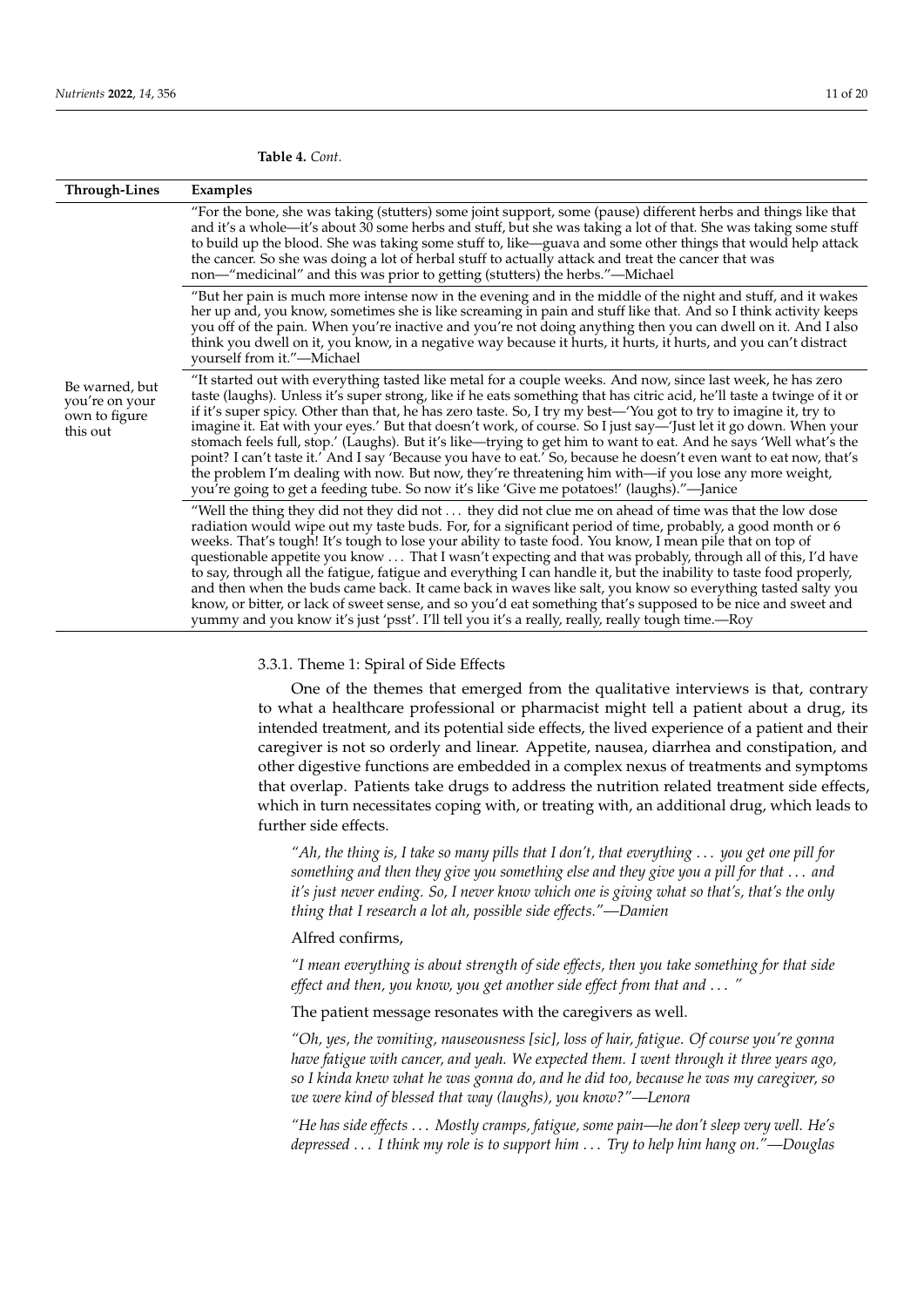#### 3.3.2. Theme 2: Pain of Eating

Eating is one of the great pleasures of life. However, for a patient or caregiver, the blessing of a good meal can become overshadowed by the pain of trying to get—and keep—a meal down. This is not just to say that it is physically taxing for patients, but it is also difficult for caregivers to watch and try to remedy. From the patient perspective, John shares his experience.

*"So, when I swallow, it was like forcing a ball in my mouth you know, and like ripping my throat. And I became leery about how I would swallow and what I would swallow. Um* . . . *and the tear begins to keep going on and I took pain pills."*

#### Additionally, later ...

*"You know, they said it was like guaranteed that I would like go through these symptoms, especially since I am being treated for my tongue too, back part of my tongue. The ah, ah then it would make ah, ah large difference you know in my eating and my swallowing you know, and it came out to be true."*

#### Caregivers empathize with the pain of their loved one.

*"His taste has completely left, he has no taste. Um, extremely dry mouth. A lot of pain swallowing, the skin is starting to turn colors. He has lost a lot of weight I'd say. He started out at 210, he's 197 now. And the doctor is like 'No! Beef him up and* . . . *' Let's see what else* . . . *Irritable (laughs). Oh—and he's got the ulcers, he has the open ulcers in the mouth. They warned us* . . . *but it's nothing like actually going through it."—Janice*

#### 3.3.3. Theme 3: Burden of Eating

Related to the theme 'Pain of eating', is food and nutrition being a burden more broadly, for patients and caregivers. In the following quotations and stories, Douglas, a caregiver, points out that both he and his son have both lost their appetite.

*"We don't have normal appetite because he doesn't."—Douglas*

Roy shares his struggle after he received a stem cell transplant; and Janice, a caregiver, expresses feelings of defeat and worry.

*"The first time I really ever felt any effect, physiologically from treatments or my cancer or anything, was the stem cell transplant I had a year ago. And that* . . . *they told me going in that they said it would be it would be it would be a rough experience for me, you know, to get through there. I can remember uh* . . . *losing my appetite and* . . . *which, which was* . . . *I mean I like food* . . . *so losing my appetite was something I didn't cherish at all. And food just sort of it just lost its appeal you know from a nutrition standpoint."—Roy*

*"I'm starting to feel defeated. Because I'm like if you lose any more weight, you know, and I'm so afraid for this, it's like—he is doing the best he can. He's eating. He is eating. He's just not eating as much. He went from eating a whole bowl of oatmeal, to a half a bowl, to now it's a couple of bites. I'll just drink an Ensure and I'll be alright and I'm watching this. And in his mind, he's eating a lot, he's doing great. And I'm like "Really?" (laughs)* . . . *you're losing weight. I'm worried. I'm starting to worry. I just don't know what else to do."—Janice*

#### 3.3.4. Theme 4: Loss of Taste/Change in Taste

The burden of appetite does not exist in a vacuum but is tied inextricably to loss or change in taste. Because taste is both personal and subjective (how am I to know how something tastes to you?) and challenging to measure (we can measure changes to your bloodwork or urine but not to your palate), this is a poorly understood side effect that does not garner as much attention or empathy from healthcare professionals as it should. However, to a patient, it can be exhausting.

*"Well the thing they did not they did not* . . . *they did not clue me on ahead of time was that the low dose radiation would wipe out my taste buds. For, for a significant period*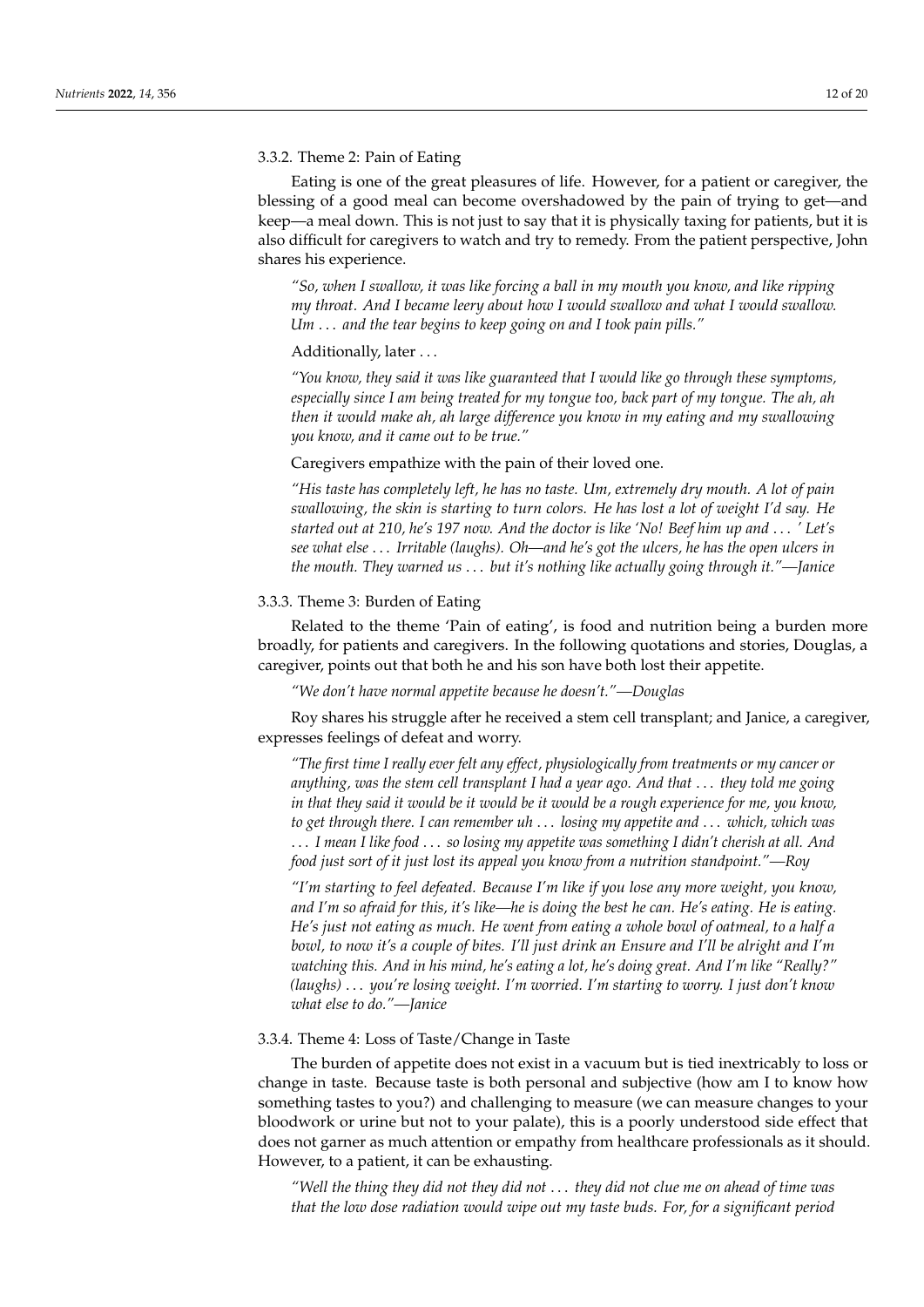*of time, probably, a good month or 6 weeks. That's tough! It's tough to lose your ability to taste food. You know, I mean pile that on top of questionable appetite you know* . . . *That—I wasn't expecting and that was probably, through all of this, I'd have to say, through all the fatigue, fatigue and everything I can handle it, but the inability to taste food properly, and then when the buds came back. It came back in waves like salt, you know so everything tasted salty you know, or bitter, or lack of sweet sense, and so you'd eat something that's supposed to be nice and sweet and yummy and you know it's just 'psst'. I'll tell you it's a really, really, really tough time.—Roy*

*"I would try to eat something different at every day just to see if something ah, made sense, if something changed. Ah, there was this different taste I could catch from something in the* . . . *I tried, I tried, but it didn't happen. Nothing would taste* . . . *like anything."—Damien*

#### For the caregiver, it can feel helpless and futile to get their partner to eat.

*"It started out with everything tasted like metal for a couple weeks. And now, since last week, he has zero taste (laughs). Unless it's super strong, like if he eats something that has citric acid, he'll taste a twinge of it or if it's super spicy. Other than that, he has zero taste. So, I try my best—'You got to try to imagine it, try to imagine it* . . . *Eat with your eyes.' But that doesn't work, of course. So I just say—'Just let it go down. When your stomach feels full, stop.' (Laughs). But it's like—trying to get him to want to eat. And he says 'Well what's the point? I can't taste it.' And I say 'Because you have to eat.' So, because he doesn't even want to eat now, that's the problem I'm dealing with now. But now, they're threatening him with– if you lose any more weight, you're going to get a feeding tube. So now it's like 'Give me potatoes!' (laughs)."—Janice*

# 3.3.5. Theme 5: Symptom Management

Related to the challenges of eating and the spiral of side effects is a parallel spiral of treatments, solutions, and suggestions being proposed by healthcare professionals, caregivers and the patients themselves to attempt to ameliorate the symptoms. This puts additional work and burden on patients and caregivers, especially when they are not effective, resulting in further frustration. Damien, a patient, shares his experience following a (common) suggestion that patients hear, which is to eat spicy or overly flavorful food ...

*"They just recommended that kids like Doritos because they have a strong taste, so that, that (laughs) was like the only thing that kids would eat cause it, ah, ah* . . . *I don't know, it has a strong taste so that, that would make them taste a little bit, but ah* . . . *There was, there was nothing you could do about it, about not having taste buds* . . . *"*

*Interviewer: "Did you try the Doritos?"*

*"I think I did (laughs)* . . . *"*

*Interviewer: "Could you taste them?"*

*"No."*

Michael, a caregiver, shares their dissatisfaction with medication management for symptom alleviation.

*"Yeah, they offered some—you know, the first thing is—well, first off, if I back up, she had some constipation, because of the pain they did give her a little oxycodone, very small amounts, which constipated her. So, they gave her Colace. So, their basic thing is to drug it and then the diarrhea, they were saying the Imodium. But we did talk to the naturopath there who we really respect and she really respects, I mean, cause she—they talk their own lingo, so they're—so the naturopath has been very helpful because her thing is food and things."*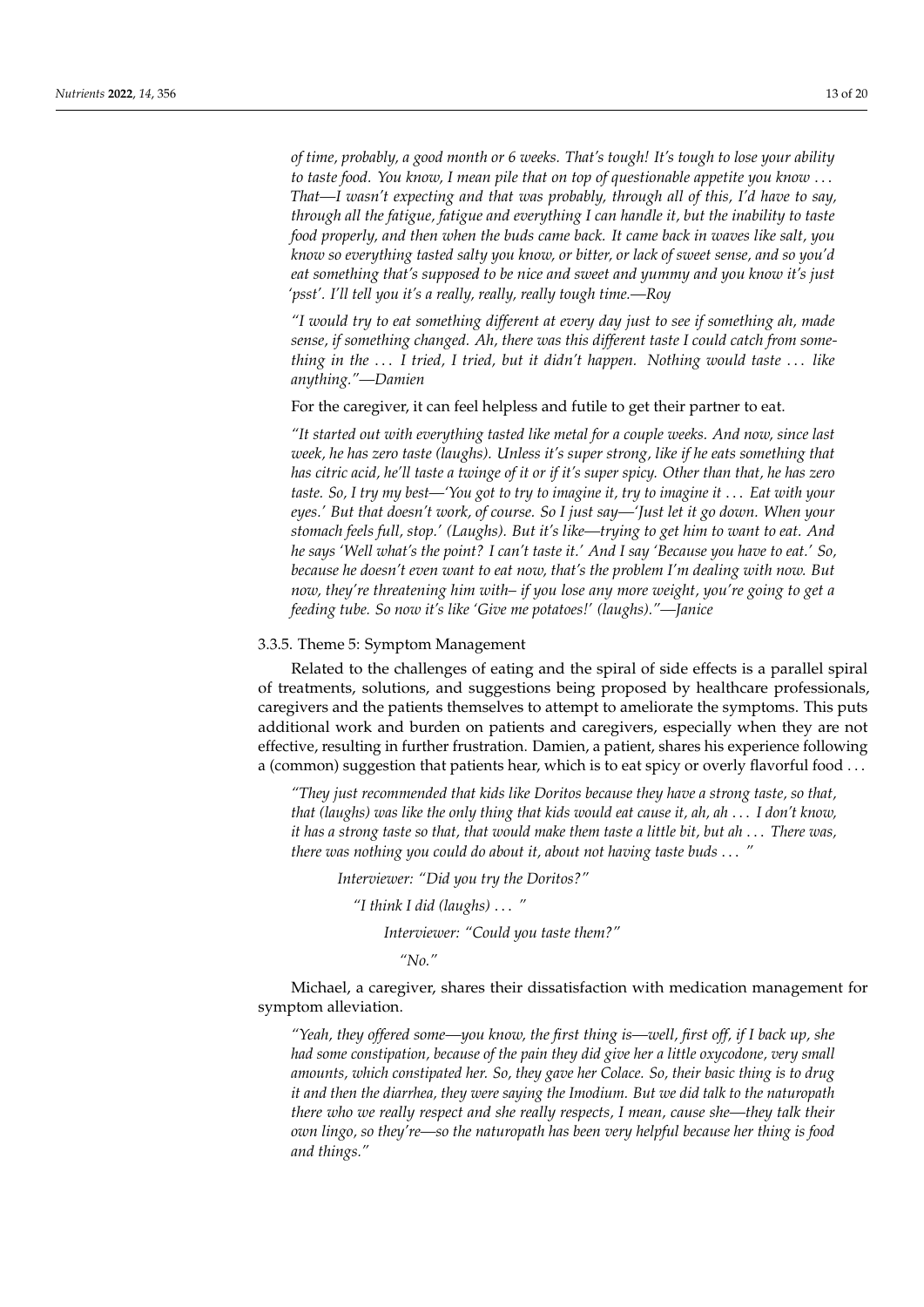#### 3.3.6. Theme 6: Solutions

With all of these side effects, and their fraught causes and treatments, both patients and caregivers grasp for solutions, especially from complementary and alternative medicine and looking towards "super foods", that can somehow be more powerful in nutrition and healing than their inherent properties allow.

*"For the bone, she was taking (stutters) some joint support, some (pause) different herbs and things like that and it's a whole—it's about 30 some herbs and stuff, but she was taking a lot of that. She was taking some stuff to build up the blood. She was taking some stuff to, like—guava and some other things that would help attack the cancer. So she was doing a lot of herbal stuff to actually attack and treat the cancer that was non- "medicinal" and this was prior to getting (stutters) the herbs."—Michael*

*"I'm thinking the bone broth and then protein shakes rather than that Ensure refrigerator. [Laughs] Yeah. We're both not into the Ensure, that's for sure. Although she was because part of her problem before she was diagnosed was she was having trouble eating. So, she was eating—she was downing Slimfast shakes because she was forcing herself to eat something. And you know, I'm like, let me make these shakes for you. They're good, you know. It's plant-based protein and coconut oil, fruits and greens. So, she has had those with me and she is open to that. I said, 'Before you drink anything like that other stuff, please let me just do this with you.' [Laughs]"—Beth*

#### **4. Discussion**

For most individuals living with cancer, the experience of nutrition-related side effects during cancer treatment is uniquely distressing for the individual and their family. In this study, the majority of patients (72%) reported treatment side effects and 61% reported that these side effects impacted their eating and drinking. The most common side effects included fatigue (58%), dry mouth (30%), nausea (24%), constipation (20%) and diarrhea (20%). In addition to the side effects prevalent among our patient population, people with cancer often experience changes in taste and smell, which include experiencing pervasive bad taste (in all food), being unable to perceive food taste, and experiencing modifications of the perceived taste of food [\[7\]](#page-19-6). These changes, in addition to treatment-related fatigue and the milieu of other side effects, are associated with a decline in nutritional status as they lead to decreases in appetite, avoidance of certain foods, and reduced food intake [\[8](#page-19-7)[–12\]](#page-20-0). The problem does not stop there. The occurrence of treatment-induced side effects has also been associated with lower health-related quality of life [\[13\]](#page-20-1), higher distress [\[14,](#page-20-2)[15\]](#page-20-3), impaired physical function [\[16\]](#page-20-4), reduced tolerance to cancer treatment [\[17\]](#page-20-5), and reduced survival [\[18\]](#page-20-6). Of particular concern, malnutrition is associated with an increased risk of frailty [\[19–](#page-20-7)[21\]](#page-20-8). For individuals living with (and beyond) cancer, frailty has been associated with an increased risk for adverse events, incidence of chronic diseases, and an increased risk for overall mortality [\[22](#page-20-9)[,23\]](#page-20-10).

Although many caregivers attribute personal fulfillment to their caregiving role, cancer caregiving has also been associated with extreme physical, psychological, and financial distress, many reporting that caregiving is a driver of their worsened health status [\[24\]](#page-20-11). In fact, the compromised health status of chronically stressed (or distressed) caregivers can diminish their capacity to provide high quality care [\[25](#page-20-12)[,26\]](#page-20-13). Among the most common sources of psychological distress for cancer caregivers is difficulty in managing the side effects of treatment. One study estimated that up to 50% of cancer caregivers report lacking adequate knowledge of how to manage nutrition-related cancer symptoms and treatment side effects, and more than a quarter lack confidence in the quality of care they provide at home [\[27\]](#page-20-14).

The unmet needs of individuals with cancer and their caregivers described herein call for continued research and the development of programs tailored towards assisting cancer patients and their caregivers to navigate treatment-related side effects. Hence, the primary aim of this study was to (qualitatively) explore patients' and caregivers' experiences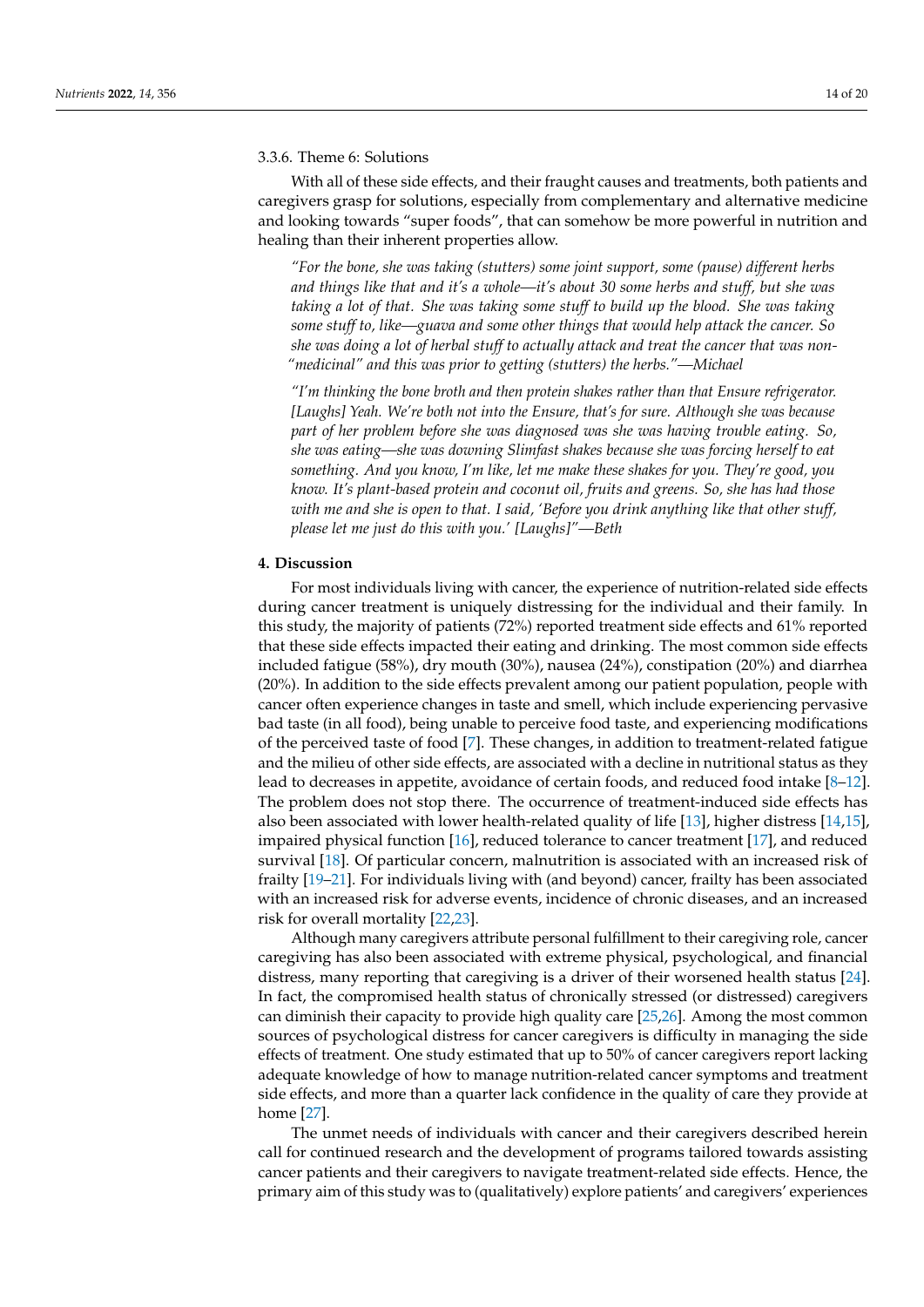with nutrition-related cancer treatment side effects, including how they manage those side effects and the resulting changes in food preferences and behaviors. The following six themes emerged: (1) Spiral of side effects; (2) Pain of eating; (3) Burden of eating; (4) Loss of taste/change in taste; (5) Symptom management; and (6) Solutions, work both independently and together. Independently, they represent baskets or buckets of common experience that can provide guidance to patients, caregivers, and healthcare professionals regarding what might be expected in treatment. Together, they suggest some through-lines that make our understanding of the patient and caregiver experience more meaningful (Tables [4](#page-10-0) and [5\)](#page-16-0). These are:

- A. Caregiver empathy and sharing experience of treatment
- B. Complementary and alternative medicine in conflict with traditional oncology protocols
- C. Be warned, but you're on your own to figure this out

<span id="page-16-0"></span>**Table 5.** Key Considerations and recommendations to improve person-centered care.

| <b>Through-Lines</b>                                                                            | <b>Key Considerations and Recommendations</b>                                                                                                                                                                                                                                                                                                                                                                                                                                                                                                                                                                                                                                                                                                                                          |  |
|-------------------------------------------------------------------------------------------------|----------------------------------------------------------------------------------------------------------------------------------------------------------------------------------------------------------------------------------------------------------------------------------------------------------------------------------------------------------------------------------------------------------------------------------------------------------------------------------------------------------------------------------------------------------------------------------------------------------------------------------------------------------------------------------------------------------------------------------------------------------------------------------------|--|
| Caregiver empathy and<br>sharing experience of<br>treatment                                     | Caregivers share the psychosocial and emotional toll of treatment side effects and are at high<br>risk for their own negative physical, psychosocial and emotional consequences.<br>Considering their high sense of responsibility in alleviating side effects, caregivers should be<br>engaged by healthcare professionals during patient care.<br>Developing and testing interventions that improve caregivers' nutrition and long-term health<br>$\bullet$<br>and increase their capacity to provide high-quality care is a top priority.<br>Future research is needed to develop nutrition and culinary dyadal interventions that harness<br>$\bullet$<br>the influential role that each member of the dyad holds, while simultaneously being responsive<br>to their unique needs. |  |
| Complementary and<br>alternative medicine in<br>conflict with traditional<br>oncology protocols | Open communication among patients, caregivers and cancer care providers is prerequisite to<br>person-centered care and should be inclusive of patient preferences and their use and<br>interest in CAM.<br>Integrative oncology, or the use of complementary and alternative strategies alongside<br>conventional therapies, should be promoted as a key component of person-centered care.                                                                                                                                                                                                                                                                                                                                                                                            |  |
| Be warned, but you're on<br>your own to figure this out                                         | Providers should be transparent about anticipated side-effects and their management.<br>Providers should share experiences of patients and caregivers such as these to both be<br>$\bullet$<br>transparent about the severity of side-effects and to reassure the patient or family that they are<br>not alone or unique in their struggle.                                                                                                                                                                                                                                                                                                                                                                                                                                            |  |

*4.1. Through-Line A: Caregiver Empathy and Sharing Experience of Treatment*

One of the things the research team observed in interviewing patients and caregivers, and in performing the subsequent transcription and analysis, is that it is sometimes challenging to differentiate between patient and caregiver. There is a practical reason that patients and caregivers became conflated—as treatment progressed, their empathy for one another deepened and there was a mutual sharing of the side effect experience and the burden. This burden becomes heavy as cancer care is often focused on treating the cancer, with less emphasis on the side effects, shifting a lot of the management responsibility to the care partners.

Patients and their caregivers experience a wide range of emotional and psychosocial consequences as a result of treatment side effects. When faced with the reduced ability to enjoy food and eating together, patients and caregivers share feelings of anger, anxiety, guilt, disappointment, loss and grief, shame and suffering [\[28](#page-20-15)[–30\]](#page-20-16). While a patient's emotional responses may be driven by the experience of the side effect (loss of taste, pain during eating), caregivers experience these same emotions because of their high sense of responsibility for the patient well-being [\[30\]](#page-20-16). Furthermore, food and eating serve a central role in people's social and emotional lives, especially in their close relationships [\[31\]](#page-20-17). Food sharing and food offering facilitate the development and strengthening of social bonds,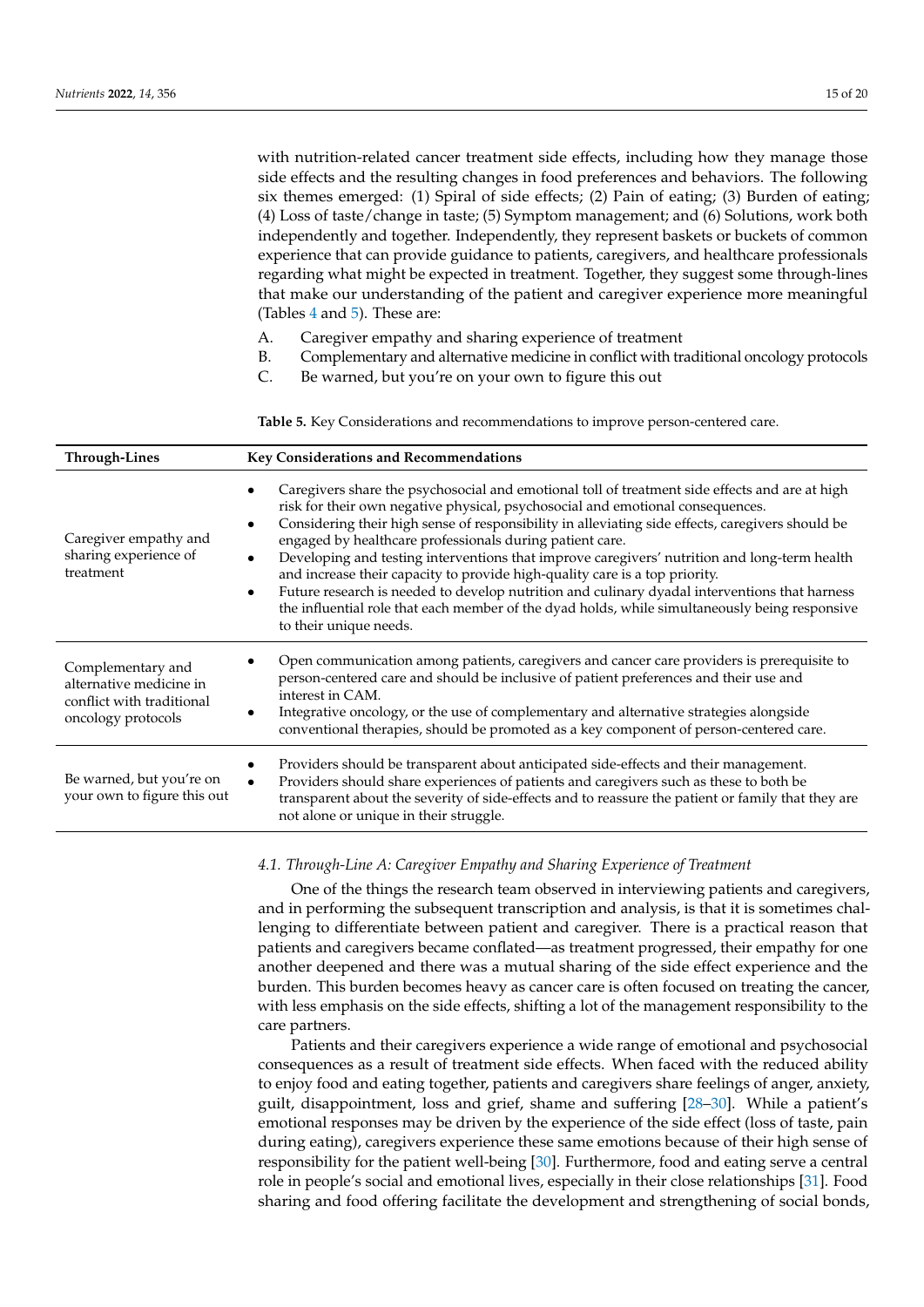serving as catalysts for relational closeness and cooperation within families and between romantic partners [\[29](#page-20-18)[,32](#page-20-19)[–34\]](#page-20-20).

Research has also shown that sharing food preferences, food provision and food preparation are behaviors that can regulate interpersonal relationships, whereas discrepancies in these food behaviors can lead to relational discord [\[35–](#page-20-21)[38\]](#page-20-22). In the context of cancer treatment, food offering and food sharing cycles can be severely disrupted, as patients are too fatigued to participate in food provision and preparation, experience changes in their food preferences due to treatment side effects, or are unable to eat or taste food altogether.

In summary, caregivers share the psychosocial and emotional impacts of treatment side effects and are at high risk of negative physical, psychosocial and emotional consequences. They experience a high sense of responsibility in alleviating side effects and providing care more broadly. Therefore, caregivers should be monitored by healthcare professionals during patient care, which is a central tenet of person-centered care. Developing and testing interventions that improve caregivers' capacity to provide high-quality care while simultaneously improving their nutrition and long-term health is a top priority. Additional research is needed to develop nutrition and culinary dyadal interventions that harness the influential role that each member of the dyad holds, while simultaneously being responsive to their unique needs.

#### *4.2. Through-Line B: Complementary and Alternative Medicine in Conflict with Traditional Oncology Protocols*

As mentioned above, evidence-based oncology protocols are used for the treatment of cancer. However, when it comes to the treatment of side effects, the tent is much bigger. Complementary and alternative medicine (CAM), herbalism, functional ingredients and folk medicine are fair game for trying to stimulate appetite, suppress nausea, and soothe the pain of swallowing and so on. Often, caregivers and patients are left to source these treatments on their own—healthcare professionals may not have an awareness about such remedies or may even actively discourage their adoption, for fear of contraindicating a treatment. Table [4](#page-10-0) explores some of these treatments and where they may conflict with the oncology protocol.

The use of CAM activities, which include medical and other health-related products and practices that are not a part of standard medical care, has increased in recent decades [\[39\]](#page-20-23). Findings from a systematic review and meta-analysis reported that the estimated global prevalence of CAM use among cancer patients was 40%; the highest use reported in the US [\[40\]](#page-21-0). A more recent analysis estimated the prevalence of CAM use by cancer type in their sample of individuals with breast (39.6%), prostate (44.4%), ovarian (37.0%), and colorectal (38.7%) cancer [\[41\]](#page-21-1). Reasons for CAM use vary, and include intentions such as improved physical well-being, alleviation of treatment side effects and long-term effects, and refraining from conventional treatment all together, among others [\[42\]](#page-21-2). The reported benefits of CAM are mixed. Many report that they are not sure, while others, including one caregiver in this study, report "less pain" and "better mobility" [\[42\]](#page-21-2). It is important to note there is a potential for both positive and negative effects of CAM during and after treatment.

Participants in our study expressed a lack of communication with their healthcare team related to CAM approaches, and this has also been reported by others [\[42\]](#page-21-2). Open communication among patients, caregivers and cancer care providers, inclusive of patient interest in and preferences in CAM, should be encouraged as a key component of personcentered care. A transition toward integrative oncology, or the use of evidence-based CAM strategies alongside conventional therapies, could also be explored and considered.

#### *4.3. Through-Line C: Be Warned, but You're on Your Own to Figure This Out*

Healthcare professionals are skilled at listing potential side effects of a drug or treatment. Patients and caregivers report that healthcare providers are less skilled at guiding them through side effect management. The result is a sense that patients have been warned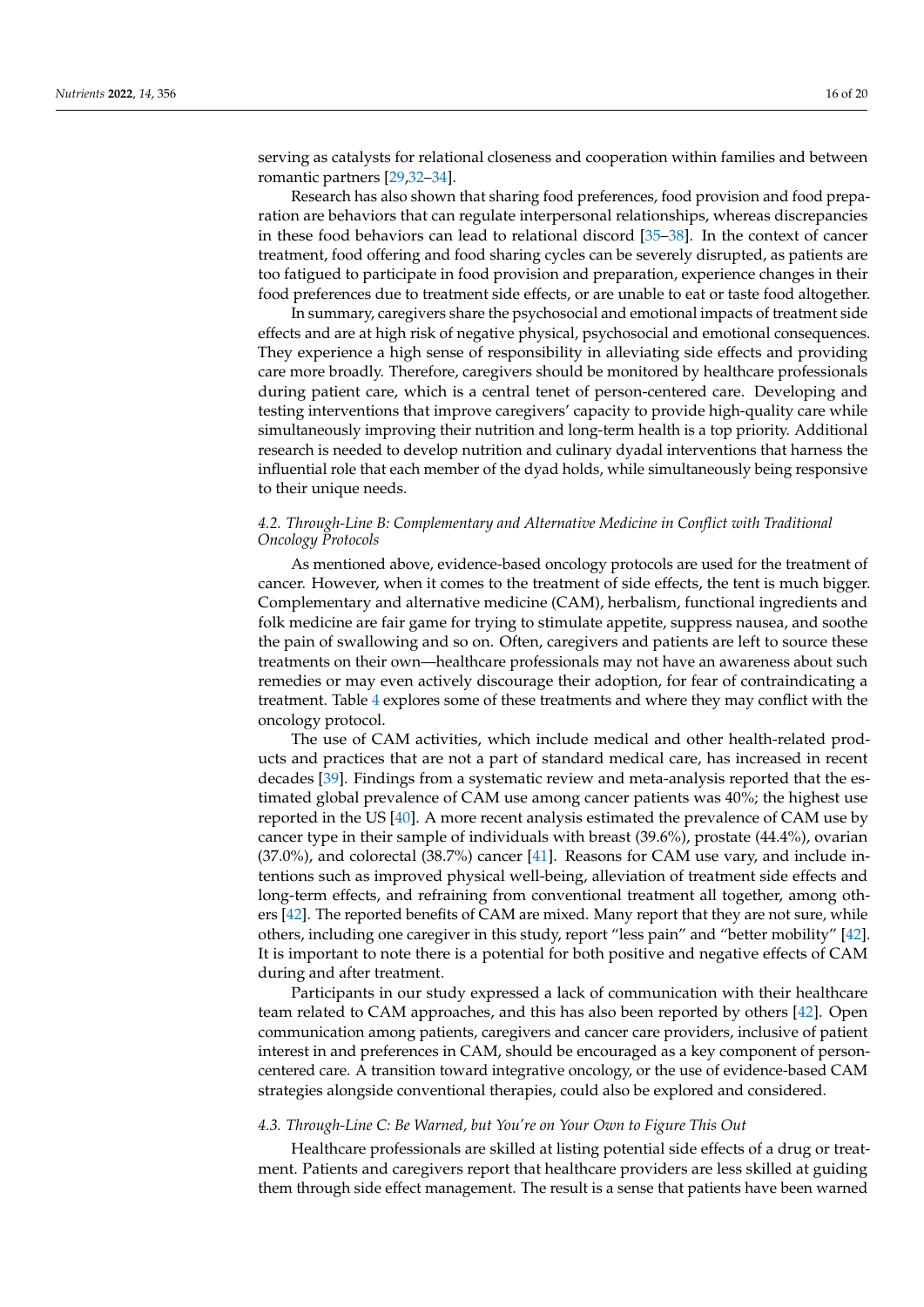that these side effects are coming without having received adequate guidance or support to cope with them. Relatedly, they have been warned in brief about side effects such as nausea or change in taste perception. However, brief summaries do not explain just how grave and debilitating these side effects can be, in terms of, for example, a complete disgust and distaste for food of any sort. In this way, the term "side effect" tends to minimize this very real and substantial impact such treatments can have. Table [4](#page-10-0) also illustrates this frustration expressed by both patients and caregivers.

Being ill-prepared for the impact of cancer treatment, even when forewarned by their cancer care team, is a re-occurring barrier documented in the literature. Despite the anticipation of treatment side effects, patients and caregivers report feeling unprepared for their severity [\[43\]](#page-21-3). Some families report receiving ineffective suggestions for dealing with changes in taste and smell, and in some cases, such suggestions exacerbated other side effects. For example, patients report they are often told to salt their food before eating it to accentuate flavors. Yet, the added salt creates thirst and dry mouth, and often does little to change the flavor of their food [\[44\]](#page-21-4).

While further intervention research is needed to elucidate the most effective approaches for preventing and mitigating treatment side effects, there is also a real need for improved transparency and support. Providers should be transparent about anticipated side-effects, their severity and management. Sharing experiences of patients and caregivers, such as those illustrated in this paper, has the potential to both improve transparency and reassure that patients and families are not alone in their struggle.

#### **5. Strengths and Limitations**

The strengths of this study were the inclusion of both patient and caregiver perspectives and the timeframe of data collection. Participants completed study activities while undergoing cancer treatment. This allowed participants to describe their experiences in real-time or to reflect on their experiences shortly after they occurred. This study was not without its limitations. Participants were recruited using convenience sampling and the data collected in this study were cross-sectional and self-reported. Therefore, causal inferences cannot be made and some of our findings could be susceptible to social desirability bias, subjectivity and recall bias. Our sample was racially homogenous, older in age, and the majority of caregivers were women while the majority of patients were men; these findings may not be generalizable to other cancer patients and caregivers.

#### **6. Conclusions**

Eating is among our most pleasurable, inter-connected experiences. Cancer, its treatment, and its side effects quickly transform this positive and pleasurable experience into a curse—an obligation that must be "managed" and "handled" for both patients and caregivers, with little direction provided by the care team. Understanding the lived experience of both cancer patients and caregivers regarding nutrition-related cancer treatment side effects can yield multiple benefits. First, healthcare providers can become better versed in helping patients and caregivers to anticipate and prepare for treatment side effects. Second, the study revealed the lack of a linear and evidence-based approach to mitigate treatment side effects and this is something that should be further investigated. Better anticipating and managing these nutrition-related cancer treatment side effects can position both the patient and caregiver to better achieve improved nutrition and related health outcomes. There is a great need to identify effective interventions to reduce nutrition-related treatment side effects in people with cancer as well as mechanisms to increase caregiver preparedness and self-efficacy to manage side effects. Such interventions could dramatically improve the physical, emotional, and psychosocial health of patients and their caregivers.

**Supplementary Materials:** The following are available online at [https://www.mdpi.com/article/10](https://www.mdpi.com/article/10.3390/nu14020356/s1) [.3390/nu14020356/s1,](https://www.mdpi.com/article/10.3390/nu14020356/s1) Table S1: Sample Participant Descriptions.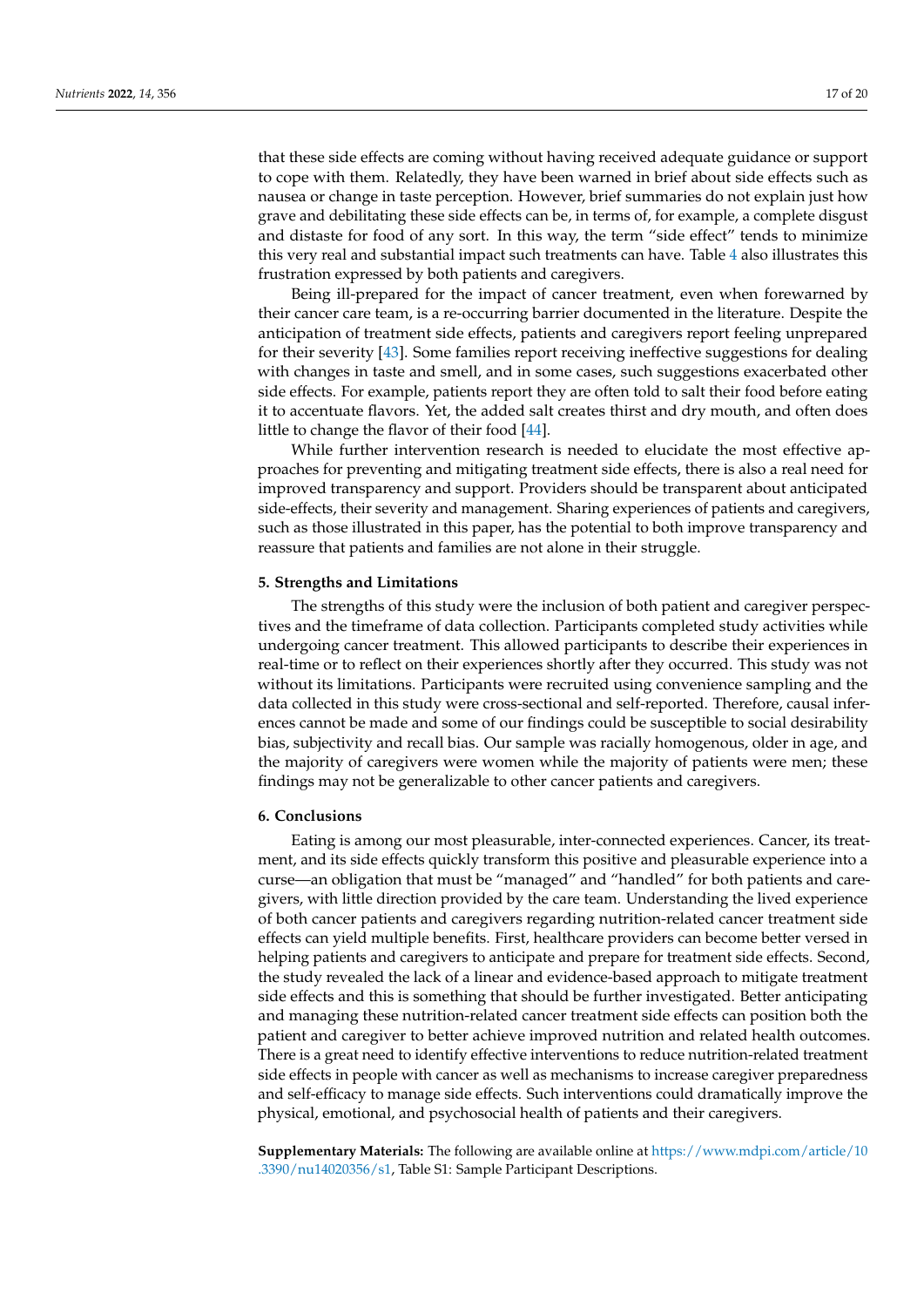**Author Contributions:** Conceptualization: B.-J.M., L.P. (Lora Packel), D.D., J.D., O.O., B.B.; Methodology: B.-J.M., J.D., L.P. (Lora Packel), D.D., O.O., B.B.; Formal analysis and investigation: J.D., B.-J.M., C.K., L.P. (Laura Pontiggia); Writing—original draft preparation: J.D., B.-J.M.; Writing—review and editing: J.D., B.-J.M., C.K., L.P. (Lora Packel), D.D., L.P. (Laura Pontiggia), O.O., B.B.; Funding acquisition: L.P. (Lora Packel) and B.-J.M.; Project administration: B.-J.M., L.P. (Lora Packel), D.D., O.O., B.B.; Resources: O.O., B.B., J.D., B.-J.M.; Supervision: B.-J.M., L.P. (Lora Packel); Visualization: J.D., C.K., L.P. (Laura Pontiggia). All authors have read and agreed to the published version of the manuscript.

**Funding:** This project was funded by the Health Research Formula Fund of the commonwealth of Pennsylvania's Department of Health, Project Number 1607501.

**Institutional Review Board Statement:** The study was conducted to the guidelines of the Declaration of Helsinki approved by the Institutional Review Board of Drexel University (Protocol code 1701005127; date of approval 2/1/2017) and University of the Sciences Institutional Review Board (Protocol 1035029-3; date of approval 21 February 2017).

**Informed Consent Statement:** Informed consent was obtained from all individual participants included in the study.

**Data Availability Statement:** The data generated during and/or analyzed during the current study are available upon request.

**Acknowledgments:** We are grateful for our partnership with the American Cancer Society's Hope Lodge in Cheltenham, Pennsylvania, USA. We would also like to express special thanks to Kira Sy and all of the students who volunteered to support this study. Publication expenses were funded by the Stein Bellet Foundation and the Estate of Dorothy del Bueno. The authors would like to acknowledge and appreciate all our study participants.

**Conflicts of Interest:** The authors have no conflict of interest.

#### **References**

- <span id="page-19-0"></span>1. National Cancer Institute. Prostate Cancer, Nutrition, and Dietary Supplements (PDQ®): Health Professional Version; PDQ Cancer Information Summaries. 2017. Available online: <http://www.ncbi.nlm.nih.gov/pubmed/26389500> (accessed on 23 December 2021).
- <span id="page-19-1"></span>2. Henry, D.H.; Viswanathan, H.N.; Elkin, E.P.; Traina, S.; Wade, S.; Cella, D. Symptoms and treatment burden associated with cancer treatment: Results from a cross-sectional national survey in the U.S. *Support. Care Cancer* **2008**, *16*, 791–801. [\[CrossRef\]](http://doi.org/10.1007/s00520-007-0380-2)
- <span id="page-19-2"></span>3. Coa, K.I.; Epstein, J.B.; Ettinger, D.; Jatoi, A.; McManus, K.; Platek, M.E.; Price, W.; Stewart, M.; Teknos, T.N.; Moskowitz, B. The impact of cancer treatment on the diets and food preferences of patients receiving outpatient treatment. *Nutr. Cancer* **2015**, *67*, 339–353. [\[CrossRef\]](http://doi.org/10.1080/01635581.2015.990577)
- <span id="page-19-3"></span>4. Pearce, A.; Haas, M.; Viney, R.; Pearson, S.A.; Haywood, P.; Brown, C.; Ward, R. Incidence and severity of self-reported chemotherapy side effects in routine care: A prospective cohort study. *PLoS ONE* **2017**, *12*, e0184360. [\[CrossRef\]](http://doi.org/10.1371/journal.pone.0184360)
- <span id="page-19-4"></span>5. National Institute of Cancer. Common Terminology Criteria for Adverse Events (CTCAE) Version 4.0. 2009. Available online: [https://evs.nci.nih.gov/ftp1/CTCAE/CTCAE\\_4.03/Archive/CTCAE\\_4.0\\_2009-05-29\\_QuickReference\\_8.5x11.pdf](https://evs.nci.nih.gov/ftp1/CTCAE/CTCAE_4.03/Archive/CTCAE_4.0_2009-05-29_QuickReference_8.5x11.pdf) (accessed on 23 December 2021).
- <span id="page-19-5"></span>6. Guerdoux-Ninot, E.; Kilgour, R.D.; Janiszewski, C.; Jarlier, M.; Meuric, J.; Poirée, B.; Buzzo, S.; Ninot, G.; Courraud, J.; Wismer, W.; et al. Meal context and food preferences in cancer patients: Results from a French self-report survey. *Springerplus* **2016**, *5*, 810. [\[CrossRef\]](http://doi.org/10.1186/s40064-016-2538-1) [\[PubMed\]](http://www.ncbi.nlm.nih.gov/pubmed/27390650)
- <span id="page-19-6"></span>7. Drareni, K.; Bensafi, M.; Giboreau, A.; Dougkas, A. Chemotherapy-induced taste and smell changes influence food perception in cancer patients. *Support. Care Cancer* **2021**, *29*, 2125–2132. [\[CrossRef\]](http://doi.org/10.1007/s00520-020-05717-1)
- <span id="page-19-7"></span>8. Boltong, A.; Aranda, S.; Keast, R.; Wynne, R.; Francis, P.A.; Chirgwin, J.; Gough, K. A prospective cohort study of the effects of adjuvant breast cancer chemotherapy on taste function, food liking, appetite and associated nutritional outcomes. *PLoS ONE* **2014**, *9*, e103512. [\[CrossRef\]](http://doi.org/10.1371/journal.pone.0103512)
- 9. Snchez-Lara, K.; Sosa-Snchez, R.; Green-Renner, D.; Rodríguez, C.; Laviano, A.; Motola-Kuba, D.; Arrieta, O. Influence of taste disorders on dietary behaviors in cancer patients under chemotherapy. *Nutr. J.* **2010**, *9*, 15. [\[CrossRef\]](http://doi.org/10.1186/1475-2891-9-15) [\[PubMed\]](http://www.ncbi.nlm.nih.gov/pubmed/20334666)
- 10. Belqaid, K.; Tishelman, C.; McGreevy, J.; Månsson-Brahme, E.; Orrevall, Y.; Wismer, W.; Bernhardson, B.M. A longitudinal study of changing characteristics of self-reported taste and smell alterations in patients treated for lung cancer. *Eur. J. Oncol. Nurs.* **2016**, *21*, 232–241. [\[CrossRef\]](http://doi.org/10.1016/j.ejon.2015.10.009) [\[PubMed\]](http://www.ncbi.nlm.nih.gov/pubmed/26706824)
- 11. de Vries, V.C.; van den Berg, M.M.G.A.; de Vries, J.H.M.; Boesveldt, S.; de Kruif, J.T.C.; Buist, N.; Haringhuizen, A.; Los, M.; Sommeijer, D.W.; Timmer-Bonte, J.H.N.; et al. Differences in dietary intake during chemotherapy in breast cancer patients compared to women without cancer. *Support. Care Cancer* **2017**, *25*, 2581–2591. [\[CrossRef\]](http://doi.org/10.1007/s00520-017-3668-x)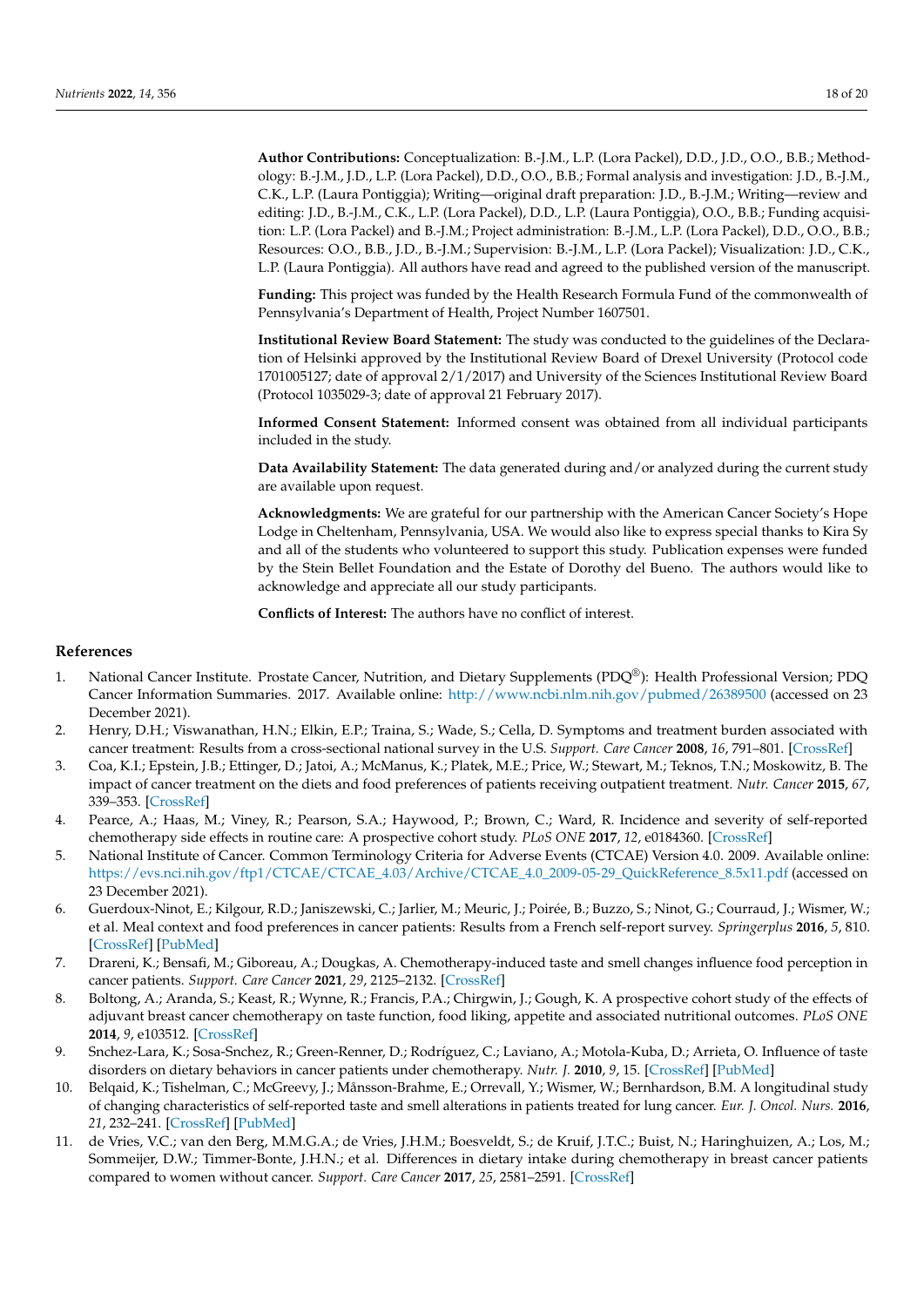- <span id="page-20-0"></span>12. Nolden, A.A.; Hwang, L.D.; Boltong, A.; Reed, D.R. Chemosensory changes from cancer treatment and their effects on patients' food behavior: A scoping review. *Nutrients* **2019**, *11*, 2285. [\[CrossRef\]](http://doi.org/10.3390/nu11102285)
- <span id="page-20-1"></span>13. Ponticelli, E.; Clari, M.; Frigerio, S.; De Clemente, A.; Bergese, I.; Scavino, E.; Bernardini, A.; Sacerdote, C. Dysgeusia and healthrelated quality of life of cancer patients receiving chemotherapy: A cross-sectional study. *Eur. J. Cancer Care* **2017**, *26*, e12633. [\[CrossRef\]](http://doi.org/10.1111/ecc.12633) [\[PubMed\]](http://www.ncbi.nlm.nih.gov/pubmed/28101929)
- <span id="page-20-2"></span>14. Amano, K.; Morita, T.; Koshimoto, S.; Uno, T.; Katayama, H.; Tatara, R. Eating-related distress in advanced cancer patients with cachexia and family members: A survey in palliative and supportive care settings. *Support. Care Cancer* **2019**, *27*, 2869–2876. [\[CrossRef\]](http://doi.org/10.1007/s00520-018-4590-6) [\[PubMed\]](http://www.ncbi.nlm.nih.gov/pubmed/30554279)
- <span id="page-20-3"></span>15. Bernhardson, B.M.; Tishelman, C.; Rutqvist, L.E. Taste and smell changes in patients receiving cancer chemotherapy: Distress, impact on daily life, and self-care strategies. *Cancer Nurs.* **2009**, *32*, 45–54. [\[CrossRef\]](http://doi.org/10.1097/01.NCC.0000343368.06247.74) [\[PubMed\]](http://www.ncbi.nlm.nih.gov/pubmed/19104201)
- <span id="page-20-4"></span>16. Guigni, B.A.; Callahan, D.M.; Tourville, T.W.; Miller, M.S.; Fiske, B.; Voigt, T.; Korwin-Mihavics, B.; Anathy, V.; Dittus, K.; Toth, M.J. Skeletal muscle atrophy and dysfunction in breast cancer patients: Role for chemotherapy-derived oxidant stress. *Am. J. Physiol.-Cell Physiol.* **2018**, *315*, C744–C756. [\[CrossRef\]](http://doi.org/10.1152/ajpcell.00002.2018) [\[PubMed\]](http://www.ncbi.nlm.nih.gov/pubmed/30207784)
- <span id="page-20-5"></span>17. Mattox, T.W. Cancer Cachexia: Cause, Diagnosis, and Treatment. *Nutr. Clin. Pract.* **2017**, *32*, 599–606. [\[CrossRef\]](http://doi.org/10.1177/0884533617722986) [\[PubMed\]](http://www.ncbi.nlm.nih.gov/pubmed/28825869)
- <span id="page-20-6"></span>18. Nurgali, K.; Jagoe, R.T.; Abalo, R. Editorial: Adverse effects of cancer chemotherapy: Anything new to improve tolerance and reduce sequelae? *Front. Pharmacol.* **2018**, *9*, 245. [\[CrossRef\]](http://doi.org/10.3389/fphar.2018.00245) [\[PubMed\]](http://www.ncbi.nlm.nih.gov/pubmed/29623040)
- <span id="page-20-7"></span>19. Kurkcu, M.; Meijer, R.I.; Lonterman, S.; Muller, M.; de van der Schueren, M.A.E. The association between nutritional status and frailty characteristics among geriatric outpatients. *Clin. Nutr. ESPEN* **2018**, *23*, 112–116. [\[CrossRef\]](http://doi.org/10.1016/j.clnesp.2017.11.006)
- 20. Wei, K.; Nyunt, M.S.Z.; Gao, Q.; Wee, S.L.; Ng, T.P. Frailty and Malnutrition: Related and Distinct Syndrome Prevalence and Association among Community-Dwelling Older Adults: Singapore Longitudinal Ageing Studies. *J. Am. Med. Dir. Assoc.* **2017**, *18*, 1019–1028. [\[CrossRef\]](http://doi.org/10.1016/j.jamda.2017.06.017)
- <span id="page-20-8"></span>21. Boulos, C.; Salameh, P.; Barberger-Gateau, P. Malnutrition and frailty in community dwelling older adults living in a rural setting. *Clin. Nutr.* **2016**, *35*, 138–143. [\[CrossRef\]](http://doi.org/10.1016/j.clnu.2015.01.008)
- <span id="page-20-9"></span>22. Brown, J.C.; Harhay, M.O.; Harhay, M.N. The Prognostic Importance of Frailty in Cancer Survivors. *J. Am. Geriatr. Soc.* **2015**, *63*, 2538–2543. [\[CrossRef\]](http://doi.org/10.1111/jgs.13819)
- <span id="page-20-10"></span>23. Moore, J.X.; Akinyemiju, T.; Bartolucci, A.; Wang, H.E.; Waterbor, J.; Griffin, R. Mediating Effects of Frailty Indicators on the Risk of Sepsis After Cancer. *J. Intensive Care Med.* **2020**, *35*, 708–719. [\[CrossRef\]](http://doi.org/10.1177/0885066618779941) [\[PubMed\]](http://www.ncbi.nlm.nih.gov/pubmed/29862879)
- <span id="page-20-11"></span>24. AARP and National Alliance for Caregiving. Caregiving in the United States. 2020. Available online: [https://www.aarp.org/](https://www.aarp.org/ppi/info-2020/caregiving-in-the-united-states.html) [ppi/info-2020/caregiving-in-the-united-states.html](https://www.aarp.org/ppi/info-2020/caregiving-in-the-united-states.html) (accessed on 23 December 2021).
- <span id="page-20-12"></span>25. Schulz, R.; Tompkins, C.A. Informal Caregivers in the United States: Prevalence, Caregiver Characteristics, and Ability to Provide Care. In *The Role of Human Factors in Home Health Care: Workshop Summary*; National Academies Press: Washington, DC, USA, 2010; pp. 1–32.
- <span id="page-20-13"></span>26. Litzelman, K. Caregiver Well-being and the Quality of Cancer Care. *Semin. Oncol. Nurs.* **2019**, *35*, 348–353. [\[CrossRef\]](http://doi.org/10.1016/j.soncn.2019.06.006)
- <span id="page-20-14"></span>27. Van Ryn, M.; Sanders, S.; Kahn, K.; Van Houtven, C.; Griffin, J.M.; Martin, M.; Atienza, A.A.; Phelan, S.; Finstad, D.; Rowland, J. Objective burden, resources, and other stressors among informal cancer caregivers: A hidden quality issue? *Psycho-Oncol.* **2011**, *20*, 44–52. [\[CrossRef\]](http://doi.org/10.1002/pon.1703) [\[PubMed\]](http://www.ncbi.nlm.nih.gov/pubmed/20201115)
- <span id="page-20-15"></span>28. McQuestion, M.; Fitch, M.; Howell, D. The changed meaning of food: Physical, social and emotional loss for patients having received radiation treatment for head and neck cancer. *Eur. J. Oncol. Nurs.* **2011**, *15*, 145–151. [\[CrossRef\]](http://doi.org/10.1016/j.ejon.2010.07.006)
- <span id="page-20-18"></span>29. Hopkinson, J.B. Food connections: A qualitative exploratory study of weight- and eating-related distress in families affected by advanced cancer. *Eur. J. Oncol. Nurs.* **2016**, *20*, 87–96. [\[CrossRef\]](http://doi.org/10.1016/j.ejon.2015.06.002)
- <span id="page-20-16"></span>30. Lize, N.; Raijmakers, N.; van Lieshout, R.; Youssef-El Soud, M.; van Limpt, A.; van der Linden, M.; Beijer, S. Psychosocial consequences of a reduced ability to eat for patients with cancer and their informal caregivers: A qualitative study. *Eur. J. Oncol. Nurs.* **2020**, *49*, 101838. [\[CrossRef\]](http://doi.org/10.1016/j.ejon.2020.101838)
- <span id="page-20-17"></span>31. Gregersen, S.C.; Gillath, O. How food brings us together: The ties between attachment and food behaviors. *Appetite* **2020**, *151*, 104654. [\[CrossRef\]](http://doi.org/10.1016/j.appet.2020.104654)
- <span id="page-20-19"></span>32. Ziker, J.; Schnegg, M. Food sharing at meals. *Hum. Nat.* **2005**, *16*, 178–210. [\[CrossRef\]](http://doi.org/10.1007/s12110-005-1003-6)
- 33. Jaeggi, A.V.; Van Schaik, C.P. The evolution of food sharing in primates. *Behav. Ecol. Sociobiol.* **2011**, *65*, 2125–2140. [\[CrossRef\]](http://doi.org/10.1007/s00265-011-1221-3)
- <span id="page-20-20"></span>34. Hamburg, M.E.; Finkenauer, C.; Schuengel, C. Food for love: The role of food offering in empathic emotion regulation. *Front. Psychol.* **2014**, *5*, 32. [\[CrossRef\]](http://doi.org/10.3389/fpsyg.2014.00032) [\[PubMed\]](http://www.ncbi.nlm.nih.gov/pubmed/24550860)
- <span id="page-20-21"></span>35. Marshall, D. Food as ritual, routine or convention. *Consum. Mark. Cult.* **2005**, *8*, 69–85. [\[CrossRef\]](http://doi.org/10.1080/10253860500069042)
- 36. Marshall, D.W.; Anderson, A.S. Proper meals in transition: Young married couples on the nature of eating together. *Appetite* **2002**, *39*, 193–206. [\[CrossRef\]](http://doi.org/10.1006/appe.2002.0507) [\[PubMed\]](http://www.ncbi.nlm.nih.gov/pubmed/12495693)
- 37. Miller, L.; Rozin, P.; Fiske, A.P. Food sharing and feeding another person suggest intimacy; two studies of american college students. *Eur. J. Soc. Psychol.* **1998**, *28*, 423–436. [\[CrossRef\]](http://doi.org/10.1002/(SICI)1099-0992(199805/06)28:3<423::AID-EJSP874>3.0.CO;2-V)
- <span id="page-20-22"></span>38. Quandt, S.A.; Arcury, T.A.; Bell, R.A.; McDonald, J.; Vitolins, M.Z. The social and nutritional meaning of food sharing among older rural adults. *J. Aging Stud.* **2001**, *15*, 145–162. [\[CrossRef\]](http://doi.org/10.1016/S0890-4065(00)00023-2)
- <span id="page-20-23"></span>39. National Cancer Institute. Complementary and Alternative Medicine. Available online: [https://www.cancer.gov/about-cancer/](https://www.cancer.gov/about-cancer/treatment/cam) [treatment/cam](https://www.cancer.gov/about-cancer/treatment/cam) (accessed on 23 December 2021).